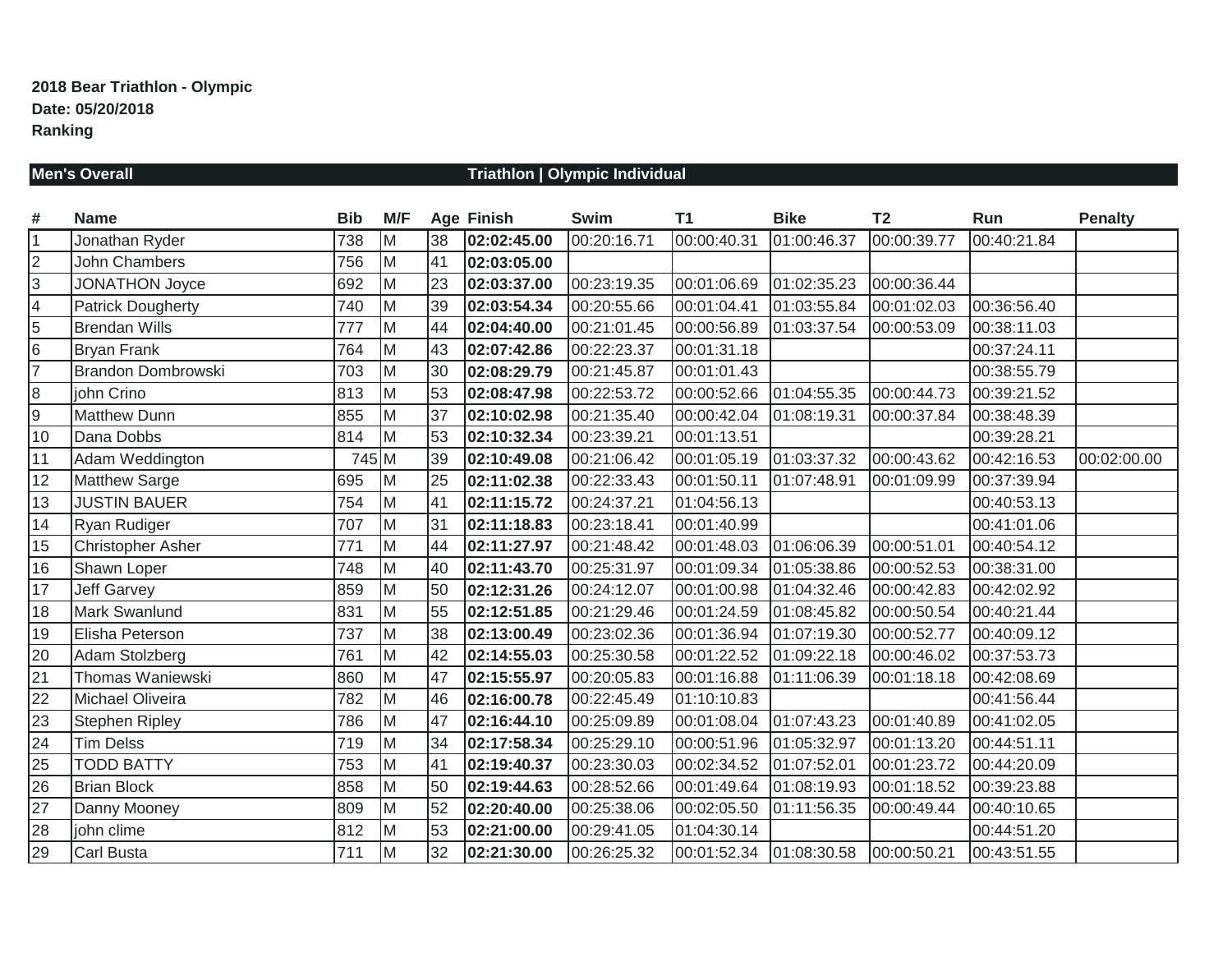| 30              | Vanja Sikirica           | 743 | M        | 39 | 02:21:37.99 | 00:21:51.41 | 00:01:15.03 01:11:44.91  |             | 00:01:11.11 | 00:45:35.53 |             |
|-----------------|--------------------------|-----|----------|----|-------------|-------------|--------------------------|-------------|-------------|-------------|-------------|
| 31              | Leo Miller               | 790 | M        | 48 | 02:22:02.82 | 00:25:38.93 | 00:01:34.37              | 01:10:39.67 | 00:00:41.85 | 00:41:28.00 | 00:02:00.00 |
| 32              | JD Oosthuizen            | 721 | M        | 34 | 02:22:47.50 | 00:28:42.32 | 00:01:06.48  01:10:51.10 |             | 00:00:55.76 | 00:41:11.84 |             |
| 33              | Lee Babcock              | 811 | M        | 53 | 02:23:10.28 | 00:26:55.29 | 00:01:22.89              | 01:09:34.13 | 00:00:58.22 | 00:44:19.75 |             |
| 34              | Kenny Roman              | 700 | M        | 29 | 02:23:50.45 | 00:28:07.58 | 00:01:38.72              | 01:13:12.34 | 00:00:45.00 | 00:40:06.81 |             |
| $\overline{35}$ | <b>KIM HAWKINS</b>       | 734 | M        | 38 | 02:24:20.34 | 00:27:21.95 | 00:01:20.19              | 01:11:16.64 | 00:00:57.63 | 00:43:23.93 |             |
| 36              | <b>Wesley Ripley</b>     | 725 | İМ       | 35 | 02:24:23.34 | 00:28:52.96 | 00:01:35.46              | 01:11:42.83 | 00:01:25.77 | 00:40:46.32 |             |
| 37              | David Yearsley           | 724 | M        | 34 | 02:24:29.42 | 00:26:59.77 | 00:01:30.17  01:11:16.28 |             | 00:01:30.22 | 00:43:12.98 |             |
| 38              | Jeffrey Berger           | 755 | M        | 41 | 02:24:31.73 | 00:25:27.98 | 00:01:27.02              | 01:12:50.14 | 00:01:07.19 | 00:41:39.40 | 00:02:00.00 |
| 39              | RAUL DE LA TORRE GARROTE | 739 | M        | 39 | 02:25:40.84 | 00:22:16.43 | 00:01:35.20              | 01:20:10.17 | 00:01:17.18 | 00:40:21.86 |             |
| 40              | Robert Byrne             | 733 | M        | 38 | 02:26:11.30 | 00:26:24.62 | 00:01:18.50              | 01:12:32.66 | 00:01:01.38 | 00:44:54.14 |             |
| 41              | <b>Brian Whitesell</b>   | 746 | Iм       | 39 | 02:26:28.11 | 00:25:23.45 | 00:01:11.25              | 01:08:51.75 | 00:01:11.96 | 00:49:49.70 |             |
| 42              | Patrick Niergarth        | 749 | <b>M</b> | 40 | 02:26:50.00 | 00:28:46.52 |                          |             |             |             |             |
| 43              | Mark Wise                | 846 | İм       | 58 | 02:27:30.02 | 00:25:03.30 | 00:02:04.15  01:07:56.20 |             | 00:01:55.48 | 00:50:30.89 |             |
| 44              | <b>Paul Fallace</b>      | 801 | M        | 50 | 02:28:31.23 | 00:26:00.21 | 00:01:29.47              | 01:08:32.94 | 00:01:22.66 | 00:51:05.95 |             |
| 45              | <b>Stuart Gordon</b>     | 852 | M        | 62 | 02:29:10.59 | 00:25:49.03 | 00:01:56.11              | 01:15:22.22 | 00:01:09.57 | 00:44:53.66 |             |
| 46              | Joel Baker               | 778 | M        | 45 | 02:30:10.00 | 00:30:39.50 | 00:03:02.61              | 01:12:55.85 | 00:01:21.46 | 00:42:10.58 |             |
| 47              | lan McDonough            | 857 | M        | 30 | 02:30:10.00 | 00:20:56.49 | 01:19:51.28              |             |             | 00:48:14.71 |             |
| 48              | Sean Scott               | 732 | lм       | 37 | 02:30:50.50 | 00:28:39.09 | 00:01:19.63              | 01:13:56.30 | 00:01:14.92 | 00:45:40.56 |             |
| 49              | Zack Zimbalist           | 716 | M        | 33 | 02:31:23.93 | 00:26:01.53 | 00:01:55.31              | 01:15:40.59 | 00:01:00.96 | 00:46:45.54 |             |
| $\overline{50}$ | Alex Silverman           | 854 | M        | 48 | 02:31:41.55 | 00:28:29.02 | 00:01:48.60              | 01:13:44.57 | 00:02:17.70 | 00:43:21.66 | 00:02:00.00 |
| 51              | Mike Lynch               | 815 | M        | 53 | 02:31:49.03 | 00:25:17.16 | 01:12:04.95              |             |             | 00:53:15.54 |             |
| 52              | Robert Leach             | 823 | M        | 54 | 02:32:07.00 | 00:34:34.50 | 00:02:16.45              | 01:06:29.98 | 00:00:57.87 | 00:47:48.20 |             |
| $\overline{53}$ | Juan Marin               | 774 | <b>M</b> | 44 | 02:32:24.01 | 00:25:47.51 | 00:01:48.97              | 01:12:43.08 | 00:01:03.43 | 00:51:01.02 |             |
| 54              | Niklaus Pleisch          | 731 | Iм       | 37 | 02:32:26.90 | 00:27:36.76 | 00:03:15.33              | 01:09:08.57 | 00:02:26.01 | 00:50:00.23 |             |
| 55              | Max Estrada              | 793 | M        | 49 | 02:32:37.00 | 00:28:42.07 | 00:02:06.11              | 01:16:08.40 | 00:02:40.11 | 00:43:00.31 |             |
| $\overline{56}$ | Kaelen Barden            | 705 | M        | 31 | 02:33:01.89 | 00:22:00.06 | 01:15:08.11              |             |             | 00:53:59.95 |             |
| 57              | <b>Matthew Mace</b>      | 843 | M        | 58 | 02:33:06.18 | 00:27:10.74 | 00:02:45.47  01:17:41.66 |             | 00:02:13.51 | 00:43:14.80 |             |
| 58              | Robert Roa               | 751 | M        | 40 | 02:33:08.98 | 00:28:59.01 | 00:03:14.87              | 01:14:15.78 | 00:03:23.56 | 00:43:15.76 |             |
| 59              | Nicholas Anderson        | 715 | M        | 33 | 02:33:40.00 | 00:27:15.53 | 00:01:44.10              | 01:07:21.18 | 00:02:10.13 | 00:55:09.06 |             |
| 60              | Michael Gegick           | 765 | M        | 43 | 02:33:44.82 | 00:24:13.24 | 00:02:17.46              | 01:13:05.13 | 00:02:23.99 | 00:51:45.00 |             |
| 61              | <b>Greg Tokarsky</b>     | 856 | M        | 40 | 02:33:56.84 | 00:22:31.64 | 00:01:22.02              | 01:18:16.56 | 00:01:00.13 | 00:50:46.49 |             |
| 62              | <b>Bruce Chambliss</b>   | 727 | M        | 36 | 02:34:49.98 | 00:23:10.87 | 00:01:03.92              | 01:10:34.25 | 00:01:02.87 | 00:58:58.07 |             |
| 63              | Jacob Faibisch           | 800 | M        | 50 | 02:36:31.81 | 00:27:06.41 | 00:02:33.45              | 01:14:03.88 | 00:01:35.91 | 00:51:12.16 |             |
| 64              | James Edwards            | 827 | M        | 55 | 02:36:48.73 | 00:29:49.69 | 00:02:22.93              | 01:15:57.79 | 00:01:38.74 | 00:46:59.58 |             |
| 65              | Dan Gorski               | 691 | <b>M</b> | 22 | 02:36:53.30 | 00:37:53.31 | 00:02:47.35              | 01:17:11.21 | 00:01:35.09 | 00:37:26.34 |             |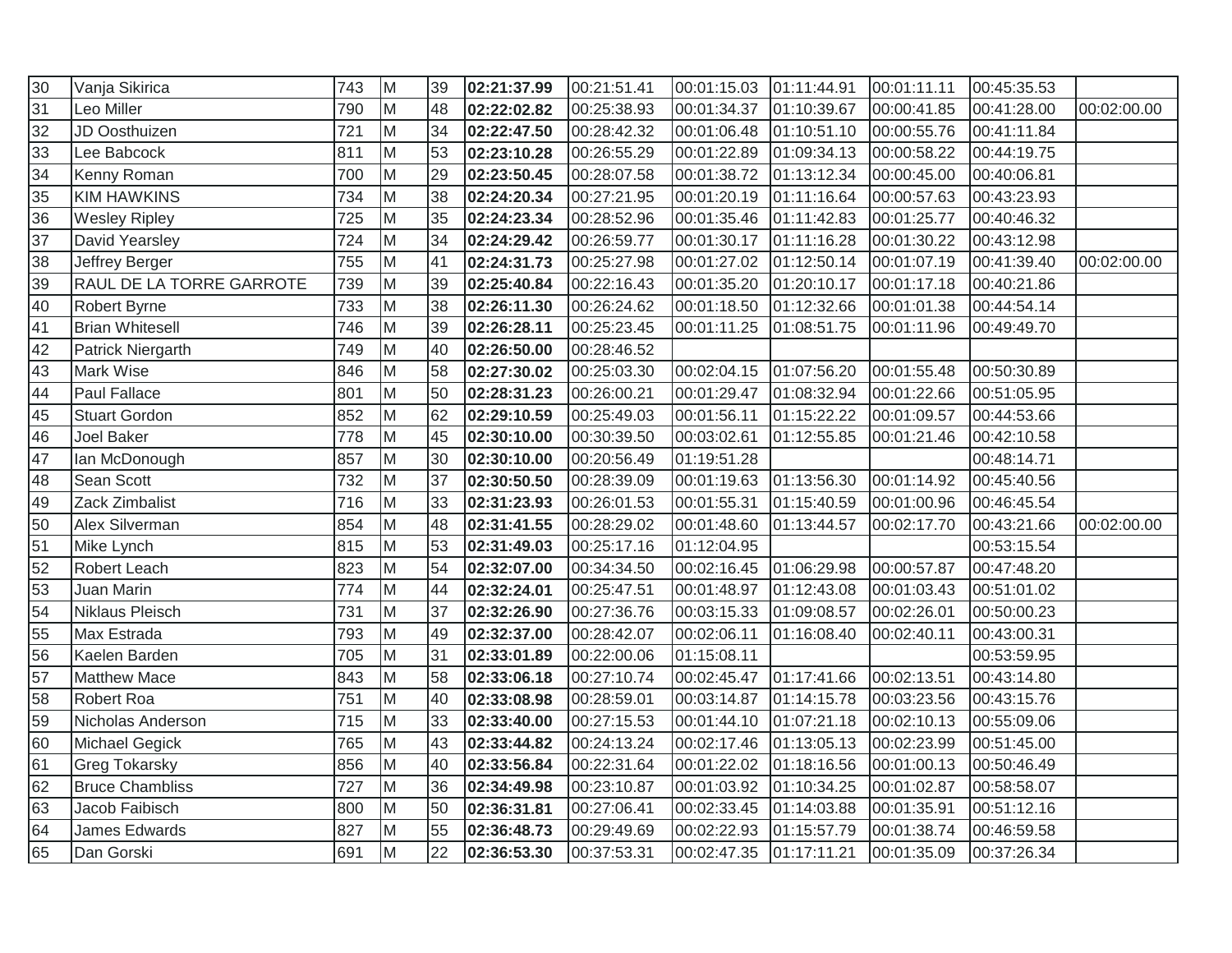| 66              | George Koefler           | 828 | M  | 55 | 02:37:22.43 | 00:28:04.49 | 00:02:19.43  01:13:22.26 |             | 00:01:15.99 | 00:52:20.26 |  |
|-----------------|--------------------------|-----|----|----|-------------|-------------|--------------------------|-------------|-------------|-------------|--|
| 67              | Hans Stamberg            | 769 | M  | 43 | 02:37:29.53 | 00:31:41.96 | 00:01:58.17  01:19:17.81 |             | 00:00:37.60 | 00:43:53.99 |  |
| 68              | neill howell             | 747 | M  | 40 | 02:37:43.38 | 00:26:05.22 | 00:01:49.27  01:24:45.36 |             | 00:01:30.69 | 00:43:32.84 |  |
| 69              | <b>Chris Theall</b>      | 804 | M  | 50 | 02:38:18.90 | 00:28:31.36 | 00:03:00.18  01:13:26.07 |             | 00:01:45.89 | 00:51:35.40 |  |
| $\overline{70}$ | Donald Brinkley          | 718 | M  | 34 | 02:39:03.24 | 00:28:25.36 | 00:01:23.35  01:16:07.25 |             | 00:01:07.49 | 00:51:59.79 |  |
| $\overline{71}$ | <b>Brian Baker</b>       | 693 | M  | 25 | 02:39:42.17 | 00:31:56.93 | 00:03:14.71              | 01:19:17.45 | 00:01:24.51 | 00:43:48.57 |  |
| 72              | <b>Trent Loehring</b>    | 768 | M  | 43 | 02:40:03.07 | 00:29:27.08 | 00:02:30.90 01:11:58.90  |             | 00:01:34.03 | 00:54:32.16 |  |
| 73              | John Blue                | 697 | M  | 26 | 02:40:19.40 | 00:21:44.37 | 00:02:34.14 01:22:36.95  |             | 00:01:13.49 | 00:52:10.45 |  |
| $\overline{74}$ | <b>Michael Revness</b>   | 817 | M  | 53 | 02:40:45.81 | 00:29:54.53 | 00:01:17.11              | 01:12:28.38 | 00:01:54.10 | 00:55:11.69 |  |
| 75              | Carl Schneider           | 830 | M  | 55 | 02:40:51.42 | 00:33:17.09 | 00:01:36.09              |             |             | 00:49:37.38 |  |
| 76              | Kevin Moyna              | 796 | M  | 49 | 02:40:56.06 | 00:29:00.66 | 00:01:50.00  01:16:42.74 |             | 00:02:08.82 | 00:51:13.84 |  |
| $\overline{77}$ | Sean Johnson             | 694 | M  | 25 | 02:41:11.90 | 00:39:15.69 | 00:04:55.61              |             |             | 00:42:51.27 |  |
| 78              | Darren Quillen           | 797 | Iм | 49 | 02:42:04.02 | 00:27:19.36 | 00:04:07.22              | 01:18:30.37 | 00:02:06.04 | 00:50:01.03 |  |
| 79              | Joseph Layug             | 829 | Iм | 55 | 02:42:19.28 | 00:24:39.92 | 00:01:35.29              | 01:23:43.88 | 00:01:16.11 | 00:51:04.08 |  |
| 80              | Jeff Cline               | 763 | M  | 43 | 02:42:36.55 | 00:30:05.82 | 00:02:06.21              | 01:16:16.22 | 00:02:29.57 | 00:51:38.73 |  |
| 81              | Mark Murphy              | 736 | M  | 38 | 02:42:45.51 | 00:25:59.11 | 00:03:09.71              | 01:24:00.46 | 00:01:26.21 | 00:48:10.02 |  |
| 82              | Jeff Dawson              | 728 | M  | 36 | 02:43:17.65 | 00:28:47.46 | 01:23:20.00              |             |             | 00:49:24.25 |  |
| 83              | <b>Matthew Garvey</b>    | 836 | M  | 57 | 02:43:45.00 | 00:29:12.50 | 00:00:59.88              | 01:21:17.62 | 00:01:42.77 | 00:50:32.23 |  |
| 84              | Matt Hampton             | 759 | M  | 42 | 02:44:22.74 | 00:27:04.36 | 00:03:44.75              | 01:17:38.30 | 00:02:31.13 | 00:53:24.20 |  |
| 85              | <b>Chris TenBroeck</b>   | 780 | M  | 43 | 02:44:41.12 | 00:23:46.05 | 00:02:35.91              | 01:18:34.07 | 00:01:10.01 | 00:58:35.08 |  |
| 86              | <b>Richard Blaisdell</b> | 847 | M  | 59 | 02:44:50.00 | 00:36:04.07 | 00:00:54.20              | 01:16:14.62 | 00:01:20.39 | 00:50:16.72 |  |
| 87              | <b>RON RUSSELL</b>       | 824 | M  | 54 | 02:46:08.40 | 00:32:23.43 | 00:01:57.95 01:16:28.56  |             | 00:01:42.11 | 00:53:36.35 |  |
| 88              | <b>Ryan Conner</b>       | 772 | M  | 44 | 02:46:33.80 | 00:32:19.42 | 00:01:40.92 01:12:02.47  |             | 00:02:34.93 | 00:57:56.06 |  |
| 89              | <b>JOSEPH DECKER</b>     | 799 | M  | 50 | 02:46:34.34 | 00:23:05.31 | 00:01:52.42  01:18:07.73 |             | 00:01:35.91 | 01:01:52.97 |  |
| 90              | Michael Silverman        | 845 | M  | 58 | 02:46:51.62 | 00:29:48.67 | 00:02:18.64  01:17:37.91 |             | 00:01:27.03 | 00:55:39.37 |  |
| 91              | John Pitonyak            | 706 | M  | 31 | 02:47:05.00 | 00:29:07.07 | 00:02:17.64  01:23:31.46 |             | 00:01:39.98 | 00:50:28.85 |  |
| 92              | Maurice Emery            | 805 | M  | 51 | 02:48:51.76 | 00:30:14.19 | 00:03:32.00  01:19:44.32 |             | 00:01:47.43 | 00:53:33.82 |  |
| 93              | Javier Sanchez           | 803 | M  | 50 | 02:49:08.88 | 00:30:07.82 | 00:02:58.88              | 01:25:07.73 | 00:01:17.55 | 00:49:36.90 |  |
| 94              | <b>Steve Maley</b>       | 735 | M  | 38 | 02:50:10.21 | 00:29:06.15 | 00:02:35.15              | 01:28:35.03 | 00:01:17.71 | 00:48:36.17 |  |
| 95              | David Jiang              | 766 | M  | 43 | 02:51:26.67 | 00:32:57.56 | 00:03:26.17              | 01:26:59.12 | 00:01:54.20 | 00:46:09.62 |  |
| 96              | Patrick DiGiulian        | 713 | M  | 32 | 02:52:40.00 | 00:32:50.57 | 00:02:25.87              | 01:27:25.58 | 00:02:39.20 | 00:47:18.78 |  |
| 97              | James Narron             | 816 | M  | 53 | 02:53:53.43 | 00:34:28.34 |                          |             |             | 00:51:07.61 |  |
| 98              | Joe Deegan               | 848 | M  | 59 | 02:55:06.23 | 00:35:11.43 | 00:01:46.36  01:16:36.00 |             | 00:02:14.99 | 00:59:17.45 |  |
| 99              | Thomas Dee               | 851 | M  | 61 | 02:57:25.31 | 00:28:42.73 | 00:04:29.28  01:30:39.92 |             | 00:02:19.34 | 00:51:14.04 |  |
| $\sqrt{100}$    | Jason Bade               | 762 | M  | 43 | 02:58:26.83 | 00:31:56.14 | 00:02:08.68              | 01:19:29.34 | 00:00:57.31 | 01:03:55.36 |  |
| 101             | Chris Kane               | 698 | M  | 28 | 02:59:40.40 | 00:28:36.69 | 00:02:31.11              | 01:32:51.02 | 00:01:28.89 | 00:54:12.69 |  |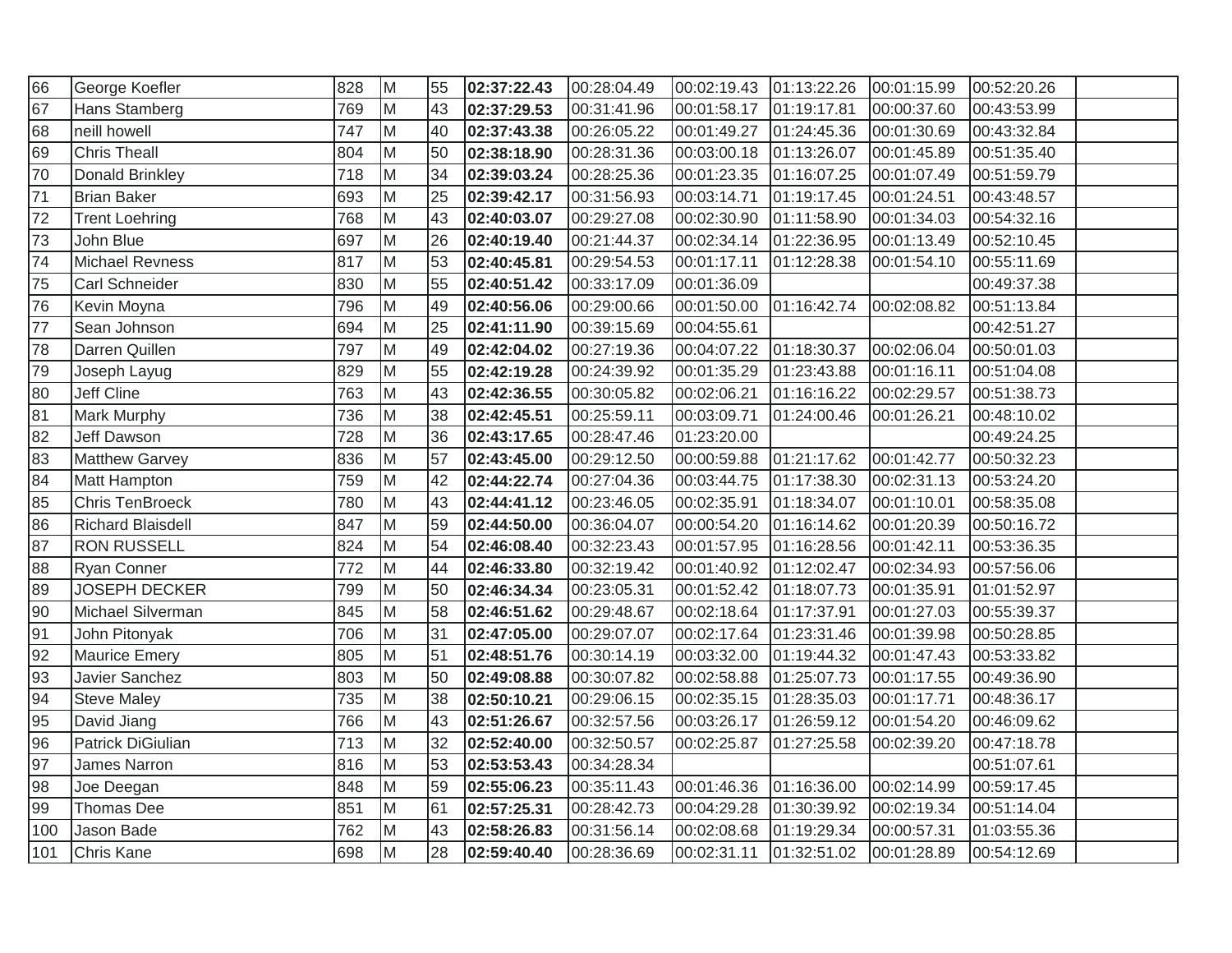| 102 | Darren Riley            | 783 | M | 46 | 03:00:17.29 | 00:28:12.64 | 00:03:14.42 01:30:30.20  |             | 00:02:37.36 | 00:55:42.67 |             |
|-----|-------------------------|-----|---|----|-------------|-------------|--------------------------|-------------|-------------|-------------|-------------|
| 103 | Lorenzo Trujillo        | 744 | M | 39 | 03:01:24.78 | 00:32:43.71 | 01:24:23.42              |             |             | 01:01:50.28 |             |
| 104 | Roman Galas             | 730 | M | 37 | 03:01:45.83 | 00:28:21.87 | 00:02:18.07              |             |             | 00:51:57.17 |             |
| 105 | Tom Butt                | 820 | M | 54 | 03:04:13.27 | 00:29:42.83 | 00:03:55.96              | 01:24:10.03 | 00:01:48.21 | 01:04:36.24 |             |
| 106 | <b>Philip Deeter</b>    | 826 | M | 55 | 03:04:14.99 | 00:32:32.33 | 00:02:55.71              | 01:30:47.35 | 00:01:36.30 | 00:56:23.30 |             |
| 107 | Mark Elky               | 789 | M | 48 | 03:05:55.91 | 00:40:47.85 | 00:10:10.65              | 01:34:03.58 | 00:05:26.00 | 00:35:27.83 |             |
| 108 | Liam Brown              | 835 | M | 57 | 03:06:16.28 | 00:36:34.67 |                          |             |             | 00:48:34.38 |             |
| 109 | James Brolly            | 798 | M | 50 | 03:06:56.34 | 00:34:05.73 | 00:04:09.20              | 01:24:17.27 | 00:03:56.88 | 01:00:27.26 |             |
| 110 | Hermann Thoennes        | 825 | M | 54 | 03:07:52.14 | 00:35:58.94 | 00:04:29.35              | 01:31:58.23 | 00:02:20.23 | 00:53:05.39 |             |
| 111 | Alex Vargo              | 702 | M | 29 | 03:09:04.63 | 00:32:39.18 | 00:03:47.46  01:39:26.55 |             | 00:01:40.76 | 00:51:30.68 |             |
| 112 | David Carey             | 821 | M | 54 | 03:12:42.18 | 00:30:48.50 | 00:02:38.11              | 01:24:46.14 | 00:03:09.81 | 01:11:19.62 |             |
| 113 | <b>Brian Eisentraut</b> | 773 | M | 44 | 03:15:05.58 | 00:35:37.73 | 00:02:12.78              | 01:30:51.65 | 00:01:34.66 | 01:04:48.76 |             |
| 114 | Dwight J. Swaney        | 723 | M | 34 | 03:17:25.16 | 00:54:06.94 | 00:02:19.02              | 01:22:43.39 | 00:02:01.54 | 00:56:14.27 |             |
| 115 | Robert Anderson         | 853 | M | 72 | 03:18:01.81 | 00:38:04.32 | 00:05:06.54              | 01:28:28.72 | 00:04:54.02 | 01:01:28.21 |             |
| 116 | anthony procida         | 844 | M | 58 | 03:19:16.09 | 00:34:50.57 | 00:01:55.50              | 01:24:04.46 | 00:03:06.97 | 01:15:18.59 |             |
| 117 | <b>Russell Brown</b>    | 840 | M | 58 | 03:19:42.69 | 00:32:47.68 | 00:02:17.02              | 01:29:14.25 | 00:02:15.24 | 01:13:08.50 |             |
| 118 | Jeffrey Mangat          | 720 | M | 34 | 03:25:31.84 | 00:38:52.19 | 00:04:09.79              | 01:27:04.30 | 00:02:48.98 | 01:12:36.58 |             |
| 119 | Jeffrey Hines           | 849 | M | 59 | 03:28:56.27 | 00:33:46.41 | 00:04:00.75              | 01:33:56.80 | 00:02:03.68 | 01:15:08.63 |             |
| 120 | <b>William Allen</b>    | 808 | M | 52 | 03:32:53.99 | 00:38:05.51 | 00:07:55.10              | 01:42:56.08 | 00:02:56.31 | 01:01:00.99 |             |
| 121 | Hoang Nguyen            | 760 | M | 42 | 03:32:57.42 | 00:37:05.75 | 00:08:28.60              | 00:47:05.73 | 00:51:20.65 | 01:06:56.69 | 00:02:00.00 |
| 122 | Robert Bruce Roehm      | 818 | M | 53 | 03:35:08.70 | 00:35:51.15 |                          |             |             | 01:13:24.27 |             |
| 123 | Ryan Gallagher          | 758 | M | 42 | 03:35:24.14 | 00:43:33.31 | 00:05:11.49              | 01:40:05.57 | 00:03:01.55 | 01:03:32.22 |             |
| 124 | Dan Chevrette           | 712 | M | 32 | 03:41:17.53 | 00:37:16.16 | 00:04:33.24              | 01:29:11.78 | 00:03:17.53 | 01:26:58.82 |             |
| 125 | Mark Burdeshaw          | 841 | M | 58 | 03:45:59.54 | 00:35:07.80 | 00:04:44.11              | 01:43:49.22 | 00:04:31.52 | 01:17:46.89 |             |
| 126 | <b>Patrick Brewster</b> | 839 | M | 58 | 03:47:39.45 | 00:38:12.37 | 00:05:32.45              | 01:41:34.13 | 00:03:37.46 | 01:18:43.04 |             |
| 127 | <b>William Sankey</b>   | 714 | M | 32 | 04:18:51.16 | 00:46:54.28 | 00:04:26.86              |             |             | 01:33:54.59 |             |

## **Women's Overall Triathlon | Olympic Individual**

| #  | <b>Name</b>        | <b>Bib</b> | M/F |     | <b>Age Finish</b> | Swim        | <b>Bike</b>                                                        | T <sub>2</sub> | Run | <b>Penalty</b> |
|----|--------------------|------------|-----|-----|-------------------|-------------|--------------------------------------------------------------------|----------------|-----|----------------|
|    | Paige Wooden       | 577        |     | 35  | 02:14:44.80       | 00:24:24.83 | $ 00:01:14.74$ $ 01:08:20.39$ $ 00:00:53.78$ $ 00:39:51.06$        |                |     |                |
| 2  | Melissa Vess       | 589        |     | 39  | 02:19:01.86       | 00:21:47.95 | $[00:00:53.98 \mid 01:11:50.46 \mid 00:00:52.42 \mid 00:43:37.05]$ |                |     |                |
| 3  | ALLISON LAROCHELLE | 588        |     | 39  | 02:19:09.77       | 00:22:42.65 | $[00:01:03.21 \mid 01:08:46.84 \mid 00:01:06.43 \mid 00:45:30.64]$ |                |     |                |
|    | Theresa Ferry-Nie  | 586        |     | 139 | 02:20:50.63       | 00:23:54.95 | $[00:01:52.04 \mid 01:10:46.63 \mid 00:00:57.28 \mid 00:43:19.73]$ |                |     |                |
| 5  | <b>Kelly Baird</b> | 606        |     | 43  | 02:25:22.06       | 00:21:00.10 | $[00:00:59.34 \mid 01:15:30.60 \mid 00:00:41.91 \mid 00:47:10.11]$ |                |     |                |
| 16 | Amanda Pupillo     | 570        |     | 34  | 02:26:14.42       | 00:27:41.74 | 00:01:31.53  01:12:57.19  00:00:53.65  00:43:10.31                 |                |     |                |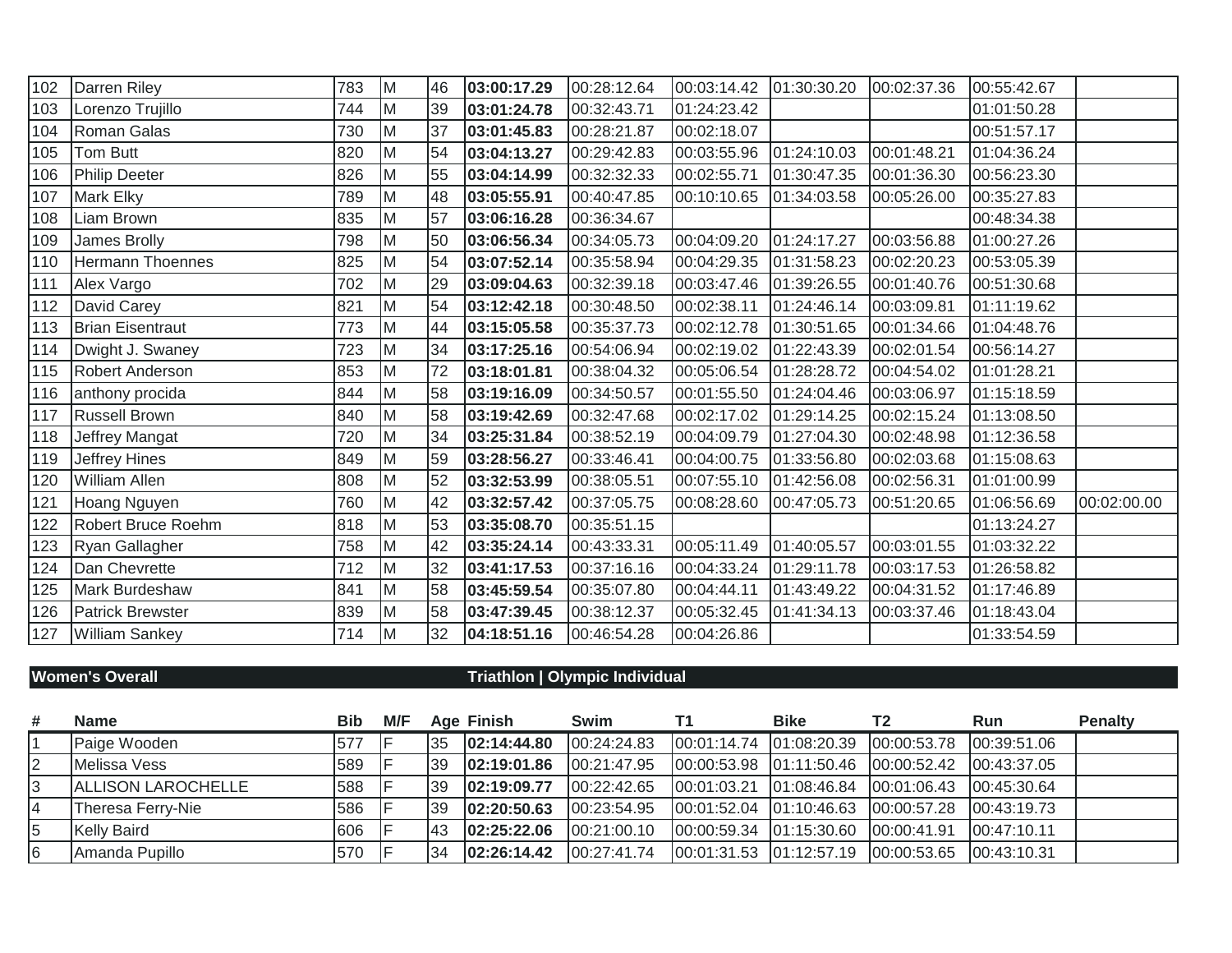| 7               | <b>Kelly Lefler</b>      | 573 | IF. | 35 | 02:27:29.86 | 00:24:20.33 | 00:00:58.85 01:18:09.01  |             | 00:00:58.40 | 00:43:03.27 |  |
|-----------------|--------------------------|-----|-----|----|-------------|-------------|--------------------------|-------------|-------------|-------------|--|
| $\frac{8}{9}$   | Rebecca Auyer            | 572 | lF. | 35 | 02:29:11.87 | 00:25:35.91 | 00:01:13.58  01:14:17.40 |             | 00:01:13.25 | 00:46:51.73 |  |
|                 | Gretchen Cooney          | 685 | IF. | 58 | 02:30:02.71 | 00:23:44.36 | 00:01:51.78  01:14:13.48 |             | 00:01:05.54 | 00:49:07.55 |  |
| $\overline{10}$ | Sarah Borell             | 618 | F   | 46 | 02:31:06.39 | 00:23:53.24 | 00:02:14.07  01:13:27.03 |             | 00:01:10.66 | 00:50:21.39 |  |
| 11              | Xi "Jessie" Yang         | 571 | F   | 34 | 02:32:39.65 | 00:22:44.01 | 00:02:00.30              | 01:20:36.68 | 00:01:18.54 | 00:46:00.12 |  |
| 12              | Melinda Lee              | 553 | F   | 28 | 02:32:45.44 | 00:26:27.17 | 01:22:30.10              |             |             | 00:42:54.70 |  |
| 13              | Ana Miller               | 598 | F   | 40 | 02:34:38.58 | 00:28:43.61 | 00:01:36.38  01:13:41.36 |             | 00:01:06.27 | 00:49:30.96 |  |
| $\overline{14}$ | Jessica Farrand          | 558 | lF. | 30 | 02:35:22.29 | 00:22:44.92 | 00:02:08.16  01:26:01.87 |             | 00:01:19.49 | 00:43:07.85 |  |
| 15              | Danielle Hopko           | 561 | F   | 31 | 02:36:49.13 | 00:26:08.62 | 00:01:40.72  01:25:33.95 |             | 00:01:08.56 | 00:42:17.28 |  |
| 16              | Rona Pasternak           | 674 | F   | 58 | 02:37:38.57 | 00:29:26.08 | 00:03:00.08  01:17:46.40 |             | 00:01:07.92 | 00:46:18.09 |  |
| 17              | Marcy Gialdo             | 611 | lF. | 44 | 02:38:25.66 | 00:24:27.49 | 00:01:49.60 01:22:23.45  |             | 00:01:15.46 | 00:48:29.66 |  |
| 18              | Diana Dearden            | 550 | ΙF  | 27 | 02:39:52.42 | 00:30:03.02 | 00:03:23.45              | 01:19:50.44 | 00:01:52.42 | 00:44:43.09 |  |
| 19              | Elizabeth BAUMGARTEN     | 678 | ΙF  | 62 | 02:40:04.18 | 00:28:55.20 | 00:01:22.30              | 01:13:46.80 | 00:02:05.89 | 00:53:53.99 |  |
| $\overline{20}$ | gina altekruse           | 569 | lF. | 34 | 02:42:15.53 | 00:29:04.90 | 00:03:19.82  01:14:59.04 |             | 00:01:36.49 | 00:53:15.28 |  |
| $\overline{21}$ | Jeanette Goetz           | 636 | lF  | 50 | 02:42:29.68 | 00:25:28.37 | 00:02:53.01              | 01:24:02.20 | 00:01:31.74 | 00:48:34.36 |  |
| 22              | Mary Jacob               | 587 | F   | 39 | 02:43:39.40 | 00:27:41.26 | 00:01:17.34              | 01:19:32.96 | 00:01:03.24 | 00:54:04.60 |  |
| 23              | Meredith Kefauver Olsen  | 608 | F   | 43 | 02:43:54.85 | 00:32:33.77 | 00:01:57.80              | 01:21:39.33 | 00:01:48.64 | 00:45:55.31 |  |
| $\overline{24}$ | Cynthia Hutchings        | 663 |     | 55 | 02:43:59.30 | 00:24:11.60 | 00:01:07.31              | 01:28:35.20 | 00:01:16.28 | 00:48:48.91 |  |
| $\overline{25}$ | Renee Loll               | 580 | F   | 37 | 02:46:22.20 | 00:30:12.36 | 00:03:09.86              | 01:21:32.30 | 00:01:44.80 | 00:49:42.88 |  |
| $\overline{26}$ | Nancy DiPietro           | 646 | F   | 52 | 02:46:22.47 | 00:28:16.64 | 00:01:43.80              |             |             | 00:56:03.23 |  |
| $\overline{27}$ | Deb Taylor               | 651 | lF. | 52 | 02:46:57.85 | 00:31:20.97 | 00:01:56.46  01:22:47.56 |             | 00:01:18.55 | 00:49:34.31 |  |
| 28              | Kristen Gooding          | 560 | lF. | 31 | 02:47:18.45 | 00:31:10.08 | 00:01:57.47  01:19:54.12 |             | 00:01:21.56 | 00:52:55.22 |  |
| 29              | <b>Christine Estes</b>   | 684 | F   | 41 | 02:47:25.03 | 00:35:24.50 | 00:03:58.03  01:20:33.07 |             | 00:02:07.27 | 00:45:22.16 |  |
| 30              | Sandi Delcore            | 661 | lF. | 55 | 02:48:16.48 | 00:30:41.12 | 00:03:59.62  01:19:46.86 |             | 00:01:37.93 | 00:52:10.95 |  |
| 31              | <b>Heather Donhauser</b> | 565 | İΕ  | 33 | 02:48:52.46 | 00:26:23.64 | 00:02:43.02  01:23:47.71 |             | 00:01:09.27 | 00:54:48.82 |  |
| 32              | Anna Lawrence            | 543 | lF  | 21 | 02:49:38.17 | 00:36:22.07 | 00:03:13.57              | 01:21:17.50 | 00:01:34.64 | 00:47:10.39 |  |
| 33              | Nicole Thomas            | 672 | IF. | 57 | 02:54:37.57 | 00:31:33.74 | 00:01:47.25              | 01:26:17.60 | 00:01:46.86 | 00:53:12.12 |  |
| 34              | Paula Kuruc              | 665 | IF. | 55 | 02:54:43.07 | 00:33:25.58 | 00:02:33.62              |             |             | 00:57:59.60 |  |
| 35              | Sharon Edelson-Mammel    | 613 | F   | 45 | 02:54:56.59 | 00:36:31.17 | 00:03:01.15  01:25:03.46 |             | 00:02:04.72 | 00:48:16.09 |  |
| 36              | Julie Berens             | 687 | IF. | 35 | 02:56:38.21 | 00:30:42.75 | 00:02:53.91              | 01:19:29.25 | 00:01:27.14 | 01:02:05.16 |  |
| 37              | <b>LISA MALEY</b>        | 615 | ΙF  | 45 | 02:57:01.53 | 00:25:00.81 | 00:02:49.64              | 01:29:02.69 | 00:01:56.46 | 00:58:11.93 |  |
| 38              | Lara Blatchford          | 612 | F   | 45 | 02:57:33.60 | 00:28:56.87 | 00:02:21.37              | 01:24:50.63 | 00:02:25.39 | 00:58:59.34 |  |
| 39              | Kimberly CYGANIK         | 624 | F   | 47 | 02:58:33.72 | 00:31:12.04 | 01:31:36.25              |             |             | 00:54:24.73 |  |
| 40              | wendy mcpherson          | 670 | lF. | 57 | 02:59:47.27 | 00:31:39.43 | 00:02:47.42  01:23:07.57 |             | 00:03:04.80 | 00:59:08.05 |  |
| 41              | <b>Heather Piasio</b>    | 562 | lF. | 32 | 03:00:08.13 | 00:32:19.21 | 00:03:56.06              | 01:26:04.70 | 00:01:26.55 | 00:56:21.61 |  |
| $\overline{42}$ | Danielle Crump           | 623 | ΙF  | 47 | 03:00:33.15 | 00:35:17.73 | 00:01:38.38 01:25:51.25  |             | 00:01:27.04 | 00:56:18.75 |  |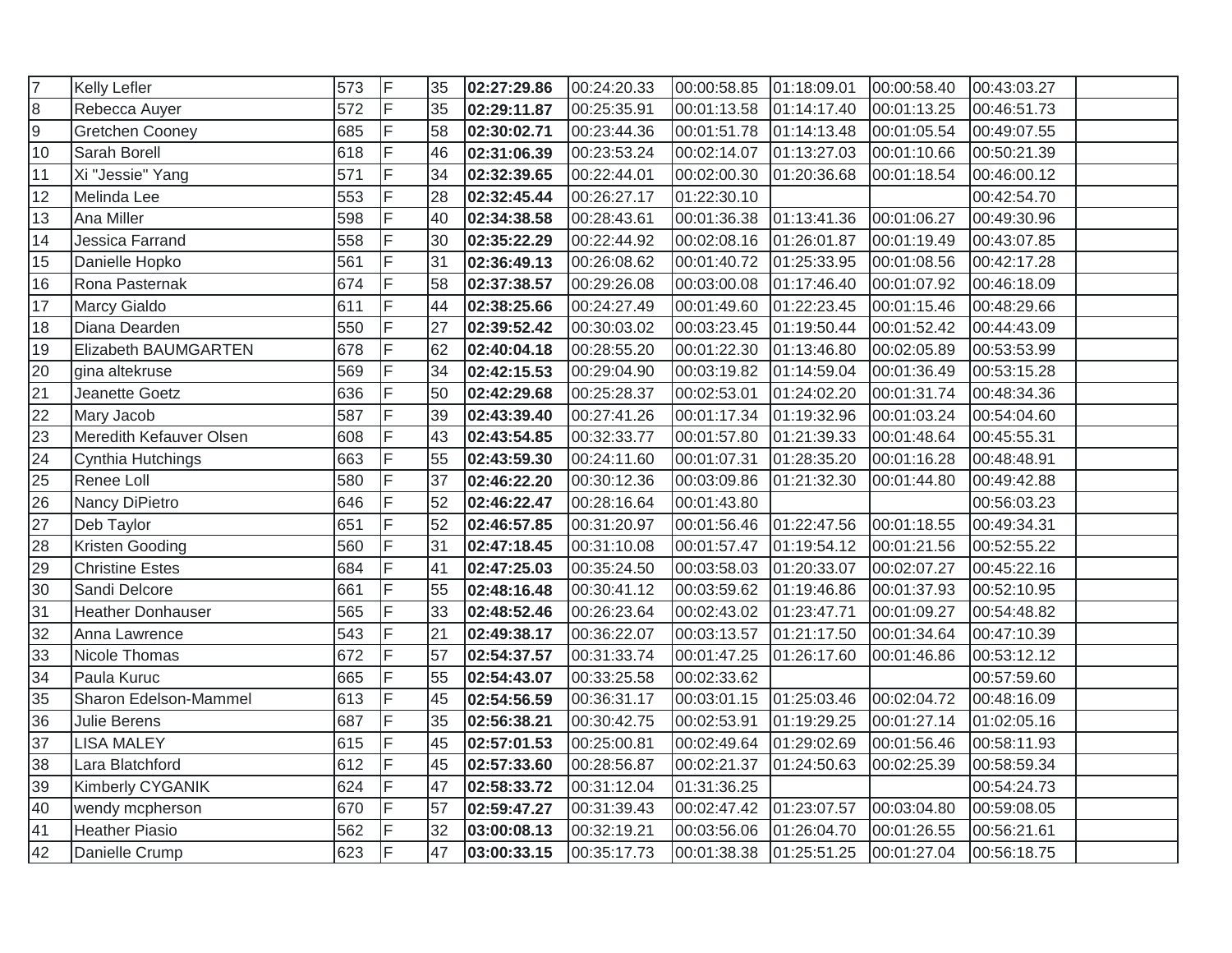| 43 | Sarah Glah               | 578 | F  | 36 | 03:02:58.01 | 00:30:12.23 | 00:03:54.87 | 01:33:11.19 | 00:02:18.26 | 00:53:21.46 |             |
|----|--------------------------|-----|----|----|-------------|-------------|-------------|-------------|-------------|-------------|-------------|
| 44 | Jeanine Murphy-Morris    | 671 | F  | 57 | 03:03:05.54 | 00:32:40.58 | 00:02:52.24 | 01:28:25.78 | 00:01:59.01 | 00:57:07.93 |             |
| 45 | Caroline English         | 566 | F  | 33 | 03:03:40.65 | 00:26:46.91 | 00:01:55.94 | 01:29:48.32 | 00:01:30.27 | 01:03:39.21 |             |
| 46 | <b>Tracy Wales</b>       | 633 | F  | 49 | 03:04:03.19 | 00:26:38.56 | 00:01:41.82 |             |             | 00:53:19.38 |             |
| 47 | Laura McDowell           | 559 | F  | 30 | 03:04:13.83 | 00:30:42.03 | 00:02:33.44 | 01:27:13.45 | 00:01:11.35 | 01:02:33.56 |             |
| 48 | <b>Celsy Foster</b>      | 556 | F  | 29 | 03:04:44.45 | 00:32:55.79 | 00:05:45.08 | 01:35:37.17 | 00:02:47.86 | 00:47:38.55 |             |
| 49 | Virginia Olson           | 649 | F. | 52 | 03:04:51.68 | 00:32:43.87 | 00:02:51.52 |             |             | 01:03:05.88 |             |
| 50 | Patricia MacNabb         | 682 | F  | 65 | 03:05:18.14 | 00:32:56.89 | 00:05:47.62 | 01:24:01.16 | 00:02:52.06 | 00:59:40.41 |             |
| 51 | Meggie Jansen            | 568 | F  | 33 | 03:05:30.40 | 00:30:16.65 | 00:05:25.52 | 01:35:35.63 | 00:02:18.00 | 00:51:54.60 |             |
| 52 | David Blades             | 603 | F  | 42 | 03:06:50.58 | 00:23:15.81 | 01:49:32.32 |             |             | 00:51:33.99 |             |
| 53 | Leticia Romo             | 629 | F  | 48 | 03:07:05.13 | 00:31:33.11 | 00:04:06.72 | 01:27:57.67 | 00:03:10.15 | 01:00:17.48 |             |
| 54 | Laura Parsons            | 627 | F  | 47 | 03:07:22.84 | 00:33:35.01 | 00:02:01.33 | 01:23:59.52 | 00:02:33.33 | 01:05:13.65 |             |
| 55 | Courtney Barden Peterson | 644 | F  | 52 | 03:10:48.00 | 00:35:45.66 | 00:02:51.59 | 01:37:18.73 | 00:01:50.99 | 00:53:01.03 |             |
| 56 | <b>Wendy Baur</b>        | 617 | F  | 46 | 03:11:04.17 | 00:29:56.81 | 00:04:46.33 | 01:28:47.78 | 00:03:16.51 | 01:02:16.74 | 00:02:00.00 |
| 57 | Claudia Rowe             | 546 | F  | 25 | 03:11:20.60 | 00:29:53.01 | 00:03:05.50 | 01:40:12.36 | 00:02:27.41 | 00:55:42.32 |             |
| 58 | Jodi Quillen             | 631 | F  | 49 | 03:11:45.28 | 00:29:42.33 | 00:03:23.81 | 01:33:47.76 | 00:02:25.22 | 01:02:26.16 |             |
| 59 | Kelsey Marotta           | 548 | F  | 26 | 03:15:09.88 | 00:40:19.05 | 00:01:45.13 |             |             | 00:56:33.87 |             |
| 60 | Jennifer Park            | 599 | F  | 40 | 03:17:20.25 | 00:35:57.63 | 00:03:27.86 | 01:30:39.85 | 00:03:05.72 | 01:04:09.19 |             |
| 61 | <b>Gina Davis</b>        | 555 |    | 29 | 03:19:20.20 | 00:38:32.13 | 00:01:40.62 | 01:29:06.39 | 00:01:36.47 | 01:08:24.59 |             |
| 62 | Bode Hennegan            | 647 | F. | 52 | 03:19:55.66 | 00:30:20.83 | 00:02:18.24 | 01:40:57.31 | 00:01:46.85 | 01:04:32.43 |             |
| 63 | Wendy Lopez Guerrero     | 614 | F. | 45 | 03:20:10.93 | 00:33:32.47 | 00:03:19.30 |             |             | 01:11:03.62 |             |
| 64 | Jess Leilich             | 545 | F  | 25 | 03:21:25.25 | 00:26:20.62 | 00:02:23.59 | 01:39:22.96 | 00:05:40.09 | 01:07:37.99 |             |
| 65 | Karleen Swanlund         | 659 | F  | 54 | 03:22:16.73 | 00:37:29.64 | 00:05:26.57 | 01:32:28.07 | 00:04:53.44 | 01:01:59.01 |             |
| 66 | Maria Mager              | 655 | F  | 53 | 03:22:57.72 | 00:37:26.26 | 00:04:10.36 | 01:35:28.14 | 00:03:16.20 | 01:02:36.76 |             |
| 67 | Patricia McKeldin        | 657 | F  | 54 | 03:24:39.09 | 00:29:22.21 | 00:04:19.39 |             |             | 01:09:16.27 |             |
| 68 | Elizabeth severson-irby  | 581 | F  | 37 | 03:25:21.20 | 00:34:28.36 | 00:07:32.75 | 01:43:00.34 | 00:01:33.80 | 00:58:45.95 |             |
| 69 | Rebecca Foster           | 567 | F  | 33 | 03:26:18.64 | 00:27:07.76 | 00:04:54.57 | 01:36:59.16 | 00:02:45.46 | 01:14:31.69 |             |
| 70 | Anne Radavich            | 575 | F  | 35 | 03:26:27.70 | 00:36:45.98 | 00:05:04.46 | 01:31:11.78 | 00:03:49.80 | 01:09:35.68 |             |
| 71 | Regina Spallone          | 640 | F  | 51 | 03:26:41.94 | 00:35:05.04 | 00:03:09.68 | 01:26:39.92 | 00:01:52.74 | 01:19:54.56 |             |
| 72 | Layla Doman              | 625 | F  | 47 | 03:27:00.25 | 00:37:36.35 | 01:33:05.07 |             |             | 01:13:16.90 |             |
| 73 | <b>Brittany Ebbertt</b>  | 592 | F  | 40 | 03:27:24.27 | 00:43:44.68 | 00:02:58.60 | 01:27:32.70 | 00:02:18.00 | 01:10:50.29 |             |
| 74 | Patricia Rhea            | 667 | F  | 55 | 03:29:11.13 | 00:38:47.43 | 00:06:46.61 | 01:44:38.46 | 00:01:00.92 | 00:57:57.71 |             |
| 75 | Runeberg Kristina        | 683 | F  | 46 | 03:30:12.98 | 00:43:50.12 | 00:04:59.52 | 01:36:28.83 | 00:03:30.13 | 01:01:24.38 |             |
| 76 | Missy DiGiulian          | 681 | F. | 64 | 03:31:39.21 | 00:51:42.12 | 00:04:15.92 | 01:28:43.74 | 00:02:43.16 | 01:04:14.27 |             |
| 77 | Sarah Truitt             | 554 | F  | 28 | 03:32:06.88 | 00:36:24.04 | 00:03:09.69 | 01:46:07.30 | 00:01:52.05 | 01:04:33.80 |             |
| 78 | Peggy Hoffman            | 677 | F  | 61 | 03:33:21.05 | 00:41:49.47 | 00:05:07.72 | 01:28:28.25 | 00:02:59.08 | 01:14:56.53 |             |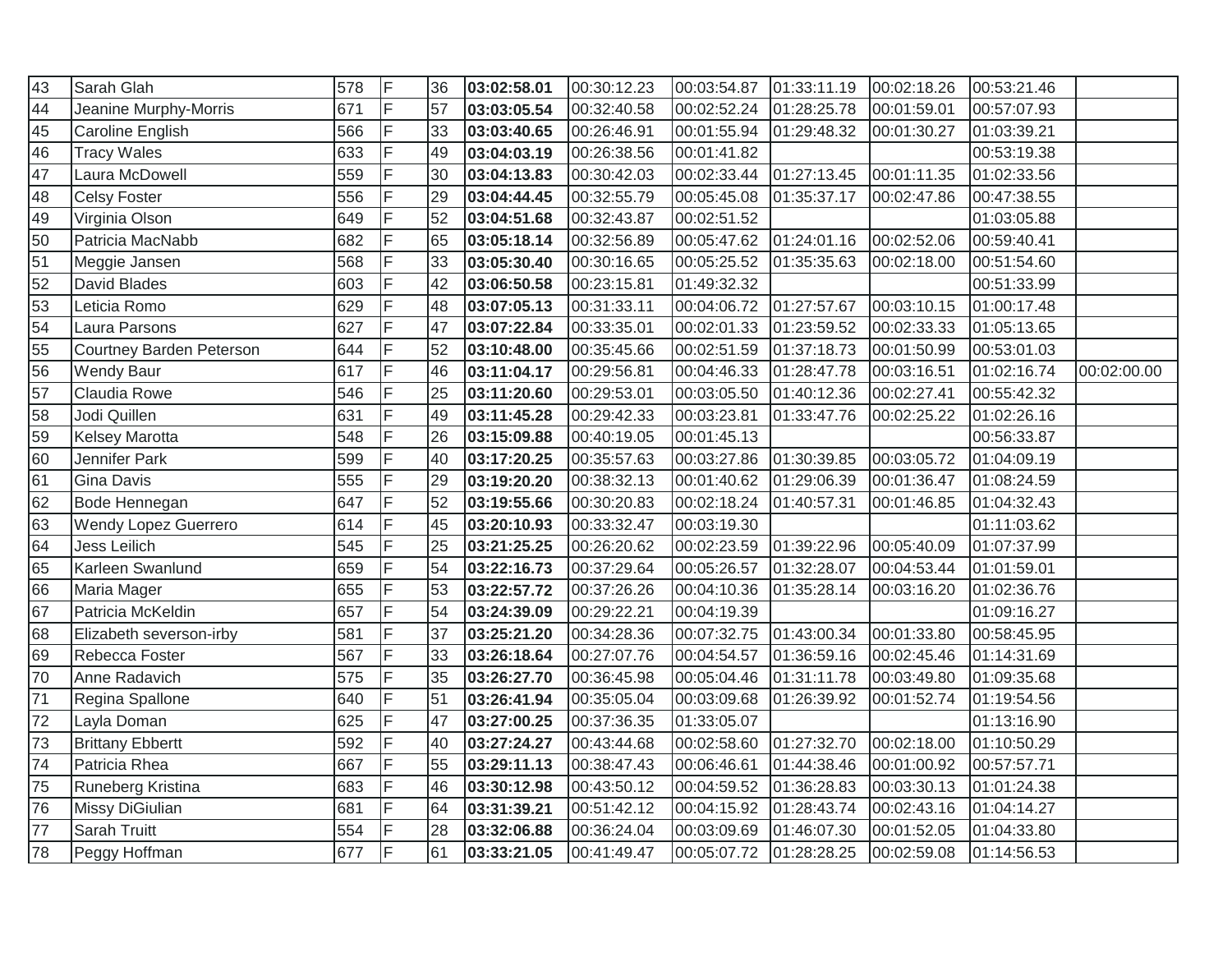| 79  | Amelia Dudley           | 585 | lF. | 39 | 03:37:52.98 | 00:32:31.98 | 00:02:26.80  01:49:45.82 |             | 00:01:41.48 | 01:11:26.90 |
|-----|-------------------------|-----|-----|----|-------------|-------------|--------------------------|-------------|-------------|-------------|
| 80  | Jennifer Boutin         | 564 | IF. | 33 | 03:39:13.79 | 00:43:09.52 | 00:01:41.76              | 01:41:08.35 | 00:02:08.23 | 01:11:05.93 |
| 81  | Noreen Leary            | 680 | IF  | 63 | 03:39:29.17 | 00:45:03.90 | 00:03:58.32              |             |             | 01:15:58.22 |
| 82  | Susan D Murphy          | 626 | F   | 47 | 03:40:33.88 | 00:38:54.05 | 00:03:19.46              | 01:35:44.35 | 00:01:31.13 | 01:21:04.89 |
| 83  | Lorraine Giangrandi     | 620 | IF. | 46 | 03:41:18.71 | 00:52:29.47 | 00:03:57.14              |             |             | 01:02:49.95 |
| 84  | <b>Avis Stettinius</b>  | 675 | F   | 60 | 03:41:33.39 | 00:36:07.41 | 00:03:43.06              | 01:50:24.80 | 00:03:31.47 | 01:07:46.65 |
| 85  | Geysah DePalma          | 676 | IF. | 61 | 03:43:46.49 | 00:35:48.11 | 00:04:15.57              | 01:52:30.25 | 00:04:31.31 | 01:06:41.25 |
| 86  | Michele Catterton       | 645 | F   | 52 | 03:43:52.58 | 00:42:06.70 | 00:03:28.49              | 01:43:46.79 | 00:01:51.53 | 01:12:39.07 |
| 87  | Monica Beck             | 637 | lF. | 51 | 03:46:36.25 | 00:41:30.20 | 00:04:01.55              | 00:53:46.73 | 01:03:41.86 | 01:03:35.91 |
| 88  | Theresa Symonds         | 641 | IF. | 51 | 03:46:56.88 | 00:37:50.21 | 00:03:43.80              | 01:38:21.11 | 00:03:21.02 | 01:23:40.74 |
| 89  | Alicia Yuhas            | 616 | IF. | 45 | 03:47:31.56 | 00:43:57.92 | 00:02:50.11              | 01:35:51.91 | 00:02:11.78 | 01:22:39.84 |
| 90  | Lourdes Brolly          | 619 | IF  | 46 | 03:54:38.25 | 00:38:51.59 | 00:06:57.54              | 01:46:33.02 | 00:02:57.19 | 01:19:18.91 |
| 91  | Michelle Klein          | 604 | F   | 42 | 03:55:22.80 | 00:38:52.64 | 01:56:32.76              |             |             | 01:16:07.89 |
| 92  | <b>Chris Cather</b>     | 610 | IF  | 44 | 03:55:31.76 | 00:47:26.54 | 00:04:24.17              | 01:38:30.68 | 00:02:45.54 | 01:22:24.83 |
| 93  | Chelsea Lapent          | 557 | F   | 29 | 03:57:52.44 | 00:42:25.31 | 00:04:42.24  01:48:15.25 |             | 00:03:09.76 | 01:19:19.88 |
| 94  | Paula Stehle            | 658 | F   | 54 | 03:59:20.65 | 00:38:57.76 | 00:04:06.78              | 00:56:13.07 | 01:06:23.79 | 01:13:39.25 |
| 95  | Nicole Johnson          | 601 | IF  | 41 | 04:00:20.89 | 00:40:10.71 | 00:04:16.18              | 01:47:56.42 | 00:03:05.35 | 01:24:52.23 |
| 96  | <b>Suzy Serpico</b>     | 583 | ΙF  | 38 | 04:00:51.67 | 01:04:27.06 | 00:04:29.07  01:56:26.09 |             | 00:02:29.68 | 00:52:59.77 |
| 97  | Lisa Steptoe            | 650 | IF  | 52 | 04:01:12.50 | 00:40:19.32 | 00:02:46.44              | 01:43:38.85 | 00:04:15.81 | 01:30:12.08 |
| 98  | Rebecca Williams        | 686 | F   | 44 | 04:04:48.24 | 00:41:38.30 | 00:04:10.15              | 01:45:47.58 | 00:04:33.60 | 01:28:38.61 |
| 99  | Shaunna Gold            | 594 | F   | 40 | 04:08:11.88 | 00:46:14.05 | 00:05:23.68              | 01:47:45.94 | 00:03:20.23 | 01:25:27.98 |
| 100 | Virginia Bute-Riley     | 628 | F   | 48 | 04:08:58.37 | 00:57:55.36 | 00:04:21.65              | 01:59:03.73 | 00:02:02.89 | 01:05:34.74 |
| 101 | Rebecca Boniface        | 600 | lF. | 41 | 04:13:15.38 | 00:48:46.04 | 02:01:07.93              |             |             | 01:19:18.64 |
| 102 | <b>Carey White</b>      | 590 | F   | 39 | 04:15:43.00 | 00:30:47.20 | 00:05:49.18              | 02:16:36.74 | 00:02:00.26 | 01:20:29.62 |
| 103 | Lucy Beighey            | 653 | IF  | 53 | 04:22:10.70 | 00:59:49.94 | 00:03:16.12              | 01:47:35.09 | 00:03:03.99 | 01:28:25.56 |
| 104 | <b>Wendy Hall</b>       | 669 | IF  | 57 | 04:51:56.01 |             |                          | 02:13:20.68 | 00:16:24.40 | 01:06:30.82 |
| 105 | Deborah Hollern         | 654 | F   | 53 | 05:00:29.55 | 00:53:05.84 | 00:06:35.42              | 02:16:22.48 | 00:07:08.84 | 01:37:16.97 |
| 106 | <b>Brittney Beighey</b> | 549 | F   | 27 | 05:07:58.21 | 01:12:56.74 | 00:04:32.16              | 02:01:37.06 | 00:02:46.09 | 01:46:06.16 |
| 107 | Rebecca Martinek        | 597 | lF  | 40 | 05:10:08.02 | 00:56:36.32 | 00:06:44.78              | 02:23:01.43 | 00:04:05.41 | 01:39:40.08 |

| M20-24     |            |           |    |                   | Triathlon   Olympic Individual |                                                             |     |                |
|------------|------------|-----------|----|-------------------|--------------------------------|-------------------------------------------------------------|-----|----------------|
|            |            |           |    |                   |                                |                                                             |     |                |
| Name       | <b>Bib</b> | M/F       |    | <b>Age Finish</b> | Swim                           | Bike                                                        | Run | <b>Penalty</b> |
| Dan Gorski | 691        | <b>IM</b> | 22 | 02:36:53.30       | 00:37:53.31                    | $ 00:02:47.35$ $ 01:17:11.21$ $ 00:01:35.09$ $ 00:37:26.34$ |     |                |
|            |            |           |    |                   |                                |                                                             |     |                |

**W20-24 Triathlon | Olympic Individual**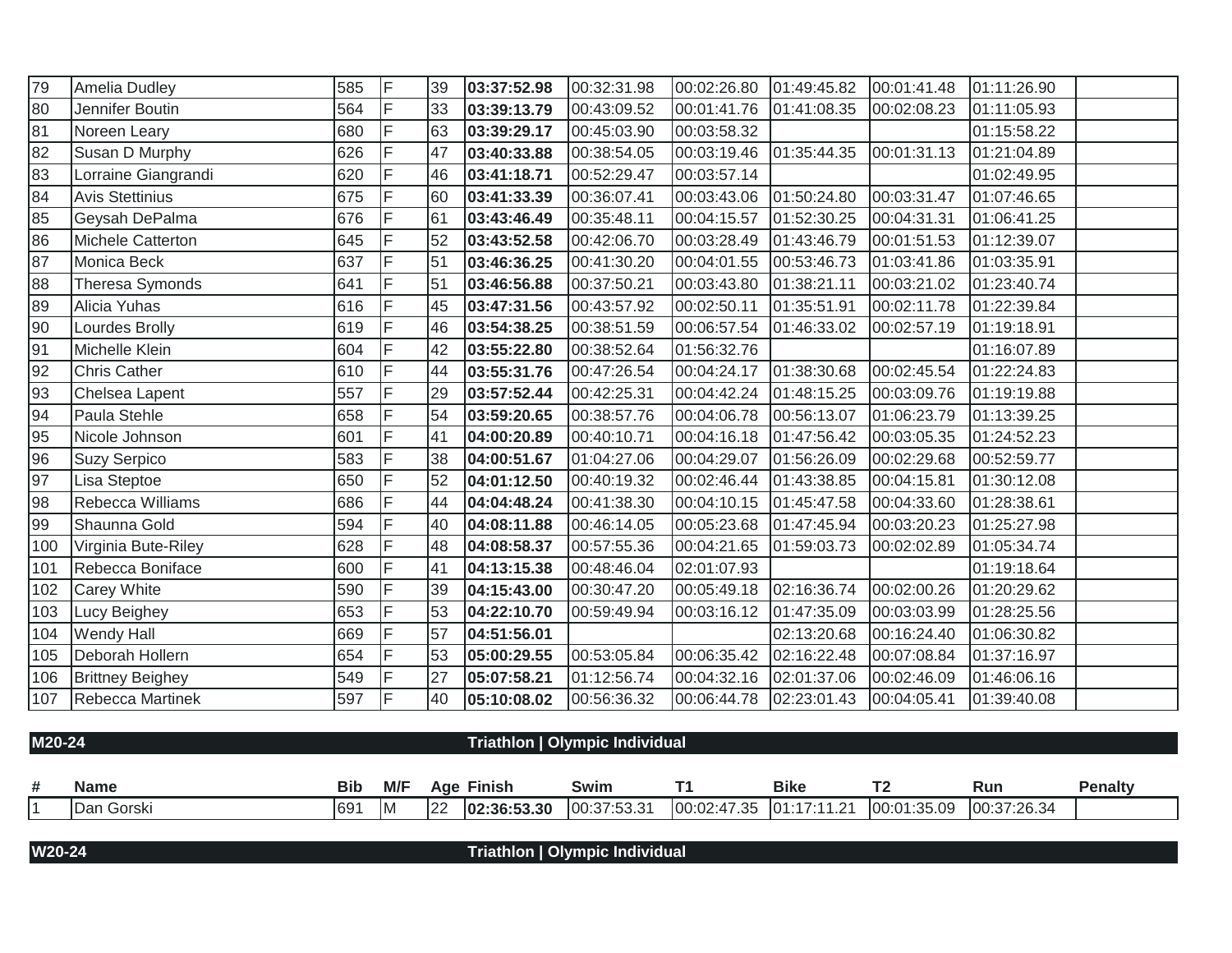| ш | <b>Name</b>      | <b>Bib</b> | M/F | Aae | Finish      | Swim        | $\overline{\phantom{a}}$ | <b>Bike</b>                   | . .         | Run                | Penaltv |
|---|------------------|------------|-----|-----|-------------|-------------|--------------------------|-------------------------------|-------------|--------------------|---------|
|   | Anna<br>Lawrence | 543        |     | 121 | 02:49:38.17 | 00:36:22.07 | 00:03:13.57<br>טוטו      | .47F<br>חו<br>ົດ 4 …<br>. . u | 00:01:34.64 | :47:10.39<br>100:4 |         |

## **M25-29 Triathlon | Olympic Individual**

| #  | <b>Name</b>          | <b>Bib</b> | M/F |           | <b>Age Finish</b> | Swim        |                         | <b>Bike</b>                                  | T <sub>2</sub>                                           | Run         | <b>Penalty</b> |
|----|----------------------|------------|-----|-----------|-------------------|-------------|-------------------------|----------------------------------------------|----------------------------------------------------------|-------------|----------------|
|    | <b>Matthew Sarge</b> | 695        | -IM | <b>25</b> | 02:11:02.38       | 00:22:33.43 | 00:01:50.11 01:07:48.91 |                                              | 00:01:09.99                                              | 00:37:39.94 |                |
| 2  | Kenny Roman          | 700        | ΙM  | <b>29</b> | 02:23:50.45       | 00:28:07.58 |                         | 00:01:38.72 01:13:12.34 00:00:45.00          |                                                          | 00:40:06.81 |                |
| 3  | <b>Brian Baker</b>   | 693        | ΙM  | <b>25</b> | 02:39:42.17       | 00:31:56.93 | 00:03:14.71 01:19:17.45 |                                              | 00:01:24.51                                              | 00:43:48.57 |                |
| 14 | John Blue            | 697        | ΙM  | <b>26</b> | 02:40:19.40       | 00:21:44.37 |                         | $ 00:02:34.14$ $ 01:22:36.95$ $ 00:01:13.49$ |                                                          | 00:52:10.45 |                |
| 5  | Sean Johnson         | 694        | IM. | <b>25</b> | 02:41:11.90       | 00:39:15.69 | 00:04:55.61             |                                              |                                                          | 00:42:51.27 |                |
| 6  | Chris Kane           | 698        | ΙM  | 28        | 02:59:40.40       | 00:28:36.69 | 00:02:31.11             | 01:32:51.02                                  | 00:01:28.89                                              | 00:54:12.69 |                |
| 17 | Alex Vargo           | 702        | ΙM  | 129       | 03:09:04.63       | 00:32:39.18 |                         |                                              | 00:03:47.46    01:39:26.55    00:01:40.76    00:51:30.68 |             |                |

### **W25-29 Triathlon | Olympic Individual**

| #  | <b>Name</b>             | Bib | M/F |    | <b>Age Finish</b> | Swim        | Τ1                       | <b>Bike</b> | T2                      | <b>Run</b>    | <b>Penalty</b> |
|----|-------------------------|-----|-----|----|-------------------|-------------|--------------------------|-------------|-------------------------|---------------|----------------|
|    | Melinda Lee             | 553 |     | 28 | 02:32:45.44       | 00:26:27.17 | 01:22:30.10              |             |                         | 00:42:54.70   |                |
|    | Diana Dearden           | 550 |     | 27 | 02:39:52.42       | 00:30:03.02 | 00:03:23.45              | 01:19:50.44 | 00:01:52.42             | 00:44:43.09   |                |
|    | <b>Celsy Foster</b>     | 556 |     | 29 | 03:04:44.45       | 00:32:55.79 | 00:05:45.08  01:35:37.17 |             | 00:02:47.86             | 00:47:38.55   |                |
|    | Claudia Rowe            | 546 |     | 25 | 03:11:20.60       | 00:29:53.01 | 00:03:05.50  01:40:12.36 |             | 00:02:27.41             | 00:55:42.32   |                |
|    | <b>Kelsey Marotta</b>   | 548 |     | 26 | 03:15:09.88       | 00:40:19.05 | 00:01:45.13              |             |                         | 00:56:33.87   |                |
| 6  | Gina Davis              | 555 |     | 29 | 03:19:20.20       | 00:38:32.13 | 00:01:40.62              | 01:29:06.39 | 00:01:36.47             | 01:08:24.59   |                |
|    | Jess Leilich            | 545 |     | 25 | 03:21:25.25       | 00:26:20.62 | 00:02:23.59              | 01:39:22.96 | 00:05:40.09             | 01:07:37.99   |                |
|    | Sarah Truitt            | 554 |     | 28 | 03:32:06.88       | 00:36:24.04 | 00:03:09.69              | 01:46:07.30 | 00:01:52.05             | 01:04:33.80   |                |
|    | Chelsea Lapent          | 557 |     | 29 | 03:57:52.44       | 00:42:25.31 | 00:04:42.24              | 01:48:15.25 | 00:03:09.76             | [01:19:19.88] |                |
| 10 | <b>Brittney Beighey</b> | 549 |     | 27 | 05:07:58.21       | 01:12:56.74 | 00.04:32.16 02.01:37.06  |             | 00:02:46.09 01:46:06.16 |               |                |

## **M30-34 Triathlon | Olympic Individual**

| # | <b>Name</b>                | <b>Bib</b> | M/F | Age             | Finish       | Swim         |              | <b>Bike</b> | Run          | <b>Penalty</b> |
|---|----------------------------|------------|-----|-----------------|--------------|--------------|--------------|-------------|--------------|----------------|
|   | <b>IBrandon Dombrowski</b> | 703        | ΙM  | 30              | 02:08:29.79  | 00:21:45.87  | 100:01:01.43 |             | 00:38:55.79  |                |
|   | Ryan Rudiger               | 707        | ΙM  | $\overline{31}$ | 02:11:18.83  | 100:23:18.41 | 100:01:40.99 |             | 100:41:01.06 |                |
|   | <b>Tim Delss</b>           | 719        | ΙM  | 34              | 102:17:58.34 | 100:25:29.10 |              |             | 100:44:51.11 |                |
|   | <b>Carl Busta</b>          |            | ΙM  | 132             | 02:21:30.00  | 00:26:25.32  |              |             | 00:43:51.55  |                |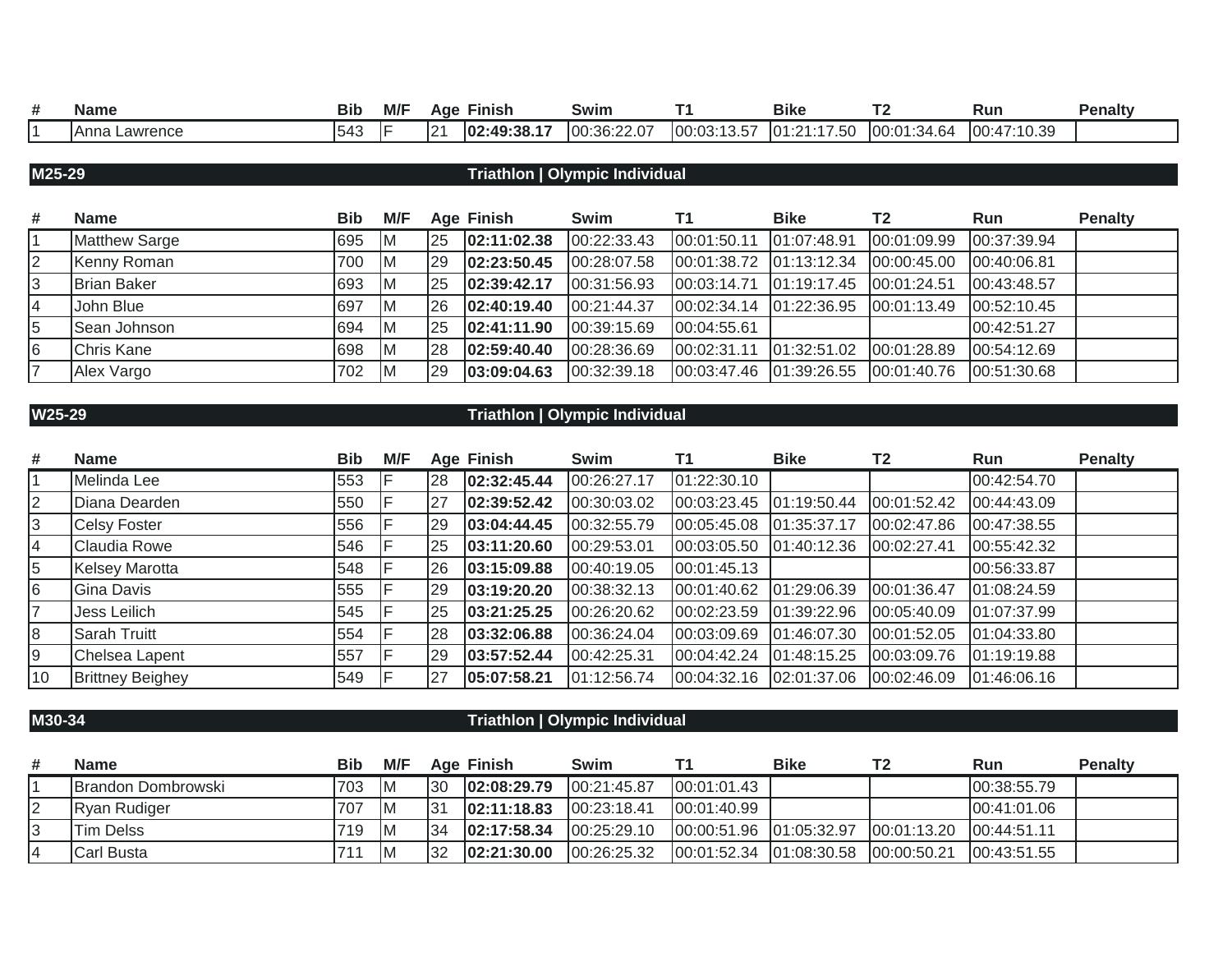| $\overline{5}$ | JD Oosthuizen         | 721 | ΙM  | 34  | 02:22:47.50 | 00:28:42.32 | 00:01:06.48 | 01:10:51.10 | 00:00:55.76 | 00:41:11.84 |
|----------------|-----------------------|-----|-----|-----|-------------|-------------|-------------|-------------|-------------|-------------|
| 6              | David Yearsley        | 724 | IМ  | 34  | 02:24:29.42 | 00:26:59.77 | 00:01:30.17 | 01:11:16.28 | 00:01:30.22 | 00:43:12.98 |
| 17             | lan McDonough         | 857 | IM. | 30  | 02:30:10.00 | 00:20:56.49 | 01:19:51.28 |             |             | 00:48:14.71 |
| 8              | Zack Zimbalist        | 716 | IM. | 33  | 02:31:23.93 | 00:26:01.53 | 00:01:55.31 | 01:15:40.59 | 00:01:00.96 | 00:46:45.54 |
| 9              | Kaelen Barden         | 705 | IM. | 131 | 02:33:01.89 | 00:22:00.06 | 01:15:08.11 |             |             | 00:53:59.95 |
| 10             | Nicholas Anderson     | 715 | IM. | 33  | 02:33:40.00 | 00:27:15.53 | 00:01:44.10 | 01:07:21.18 | 00:02:10.13 | 00:55:09.06 |
| 11             | Donald Brinkley       | 718 | IM. | 34  | 02:39:03.24 | 00:28:25.36 | 00:01:23.35 | 01:16:07.25 | 00:01:07.49 | 00:51:59.79 |
| 12             | John Pitonyak         | 706 | IM. | 31  | 02:47:05.00 | 00:29:07.07 | 00:02:17.64 | 01:23:31.46 | 00:01:39.98 | 00:50:28.85 |
| 13             | Patrick DiGiulian     | 713 | IМ  | 32  | 02:52:40.00 | 00:32:50.57 | 00:02:25.87 | 01:27:25.58 | 00:02:39.20 | 00:47:18.78 |
| 14             | Dwight J. Swaney      | 723 | IM. | 34  | 03:17:25.16 | 00:54:06.94 | 00:02:19.02 | 01:22:43.39 | 00:02:01.54 | 00:56:14.27 |
| 15             | Jeffrey Mangat        | 720 | IM. | 34  | 03:25:31.84 | 00:38:52.19 | 00:04:09.79 | 01:27:04.30 | 00:02:48.98 | 01:12:36.58 |
| 16             | Dan Chevrette         | 712 | IM. | 32  | 03:41:17.53 | 00:37:16.16 | 00:04:33.24 | 01:29:11.78 | 00:03:17.53 | 01:26:58.82 |
| 17             | <b>William Sankey</b> | 714 | IM. | 32  | 04:18:51.16 | 00:46:54.28 | 00:04:26.86 |             |             | 01:33:54.59 |

## **W30-34 Triathlon | Olympic Individual**

| #              | <b>Name</b>              | <b>Bib</b> | M/F |     | <b>Age Finish</b> | <b>Swim</b> | T1          | <b>Bike</b> | T2          | Run         | <b>Penalty</b> |
|----------------|--------------------------|------------|-----|-----|-------------------|-------------|-------------|-------------|-------------|-------------|----------------|
| $\overline{1}$ | Amanda Pupillo           | 570        |     | 134 | 02:26:14.42       | 00:27:41.74 | 00:01:31.53 | 01:12:57.19 | 00:00:53.65 | 00:43:10.31 |                |
| $\overline{2}$ | Xi "Jessie" Yang         | 571        |     | 34  | 02:32:39.65       | 00:22:44.01 | 00:02:00.30 | 01:20:36.68 | 00:01:18.54 | 00:46:00.12 |                |
| 3              | Jessica Farrand          | 558        |     | 30  | 02:35:22.29       | 00:22:44.92 | 00:02:08.16 | 01:26:01.87 | 00:01:19.49 | 00:43:07.85 |                |
| $\overline{4}$ | Danielle Hopko           | 561        |     | 31  | 02:36:49.13       | 00:26:08.62 | 00:01:40.72 | 01:25:33.95 | 00:01:08.56 | 00:42:17.28 |                |
| $\overline{5}$ | gina altekruse           | 569        |     | 34  | 02:42:15.53       | 00:29:04.90 | 00:03:19.82 | 01:14:59.04 | 00:01:36.49 | 00:53:15.28 |                |
| 6              | Kristen Gooding          | 560        |     | 131 | 02:47:18.45       | 00:31:10.08 | 00:01:57.47 | 01:19:54.12 | 00:01:21.56 | 00:52:55.22 |                |
| $\overline{7}$ | <b>Heather Donhauser</b> | 565        |     | 33  | 02:48:52.46       | 00:26:23.64 | 00:02:43.02 | 01:23:47.71 | 00:01:09.27 | 00:54:48.82 |                |
| 8              | Heather Piasio           | 562        |     | 32  | 03:00:08.13       | 00:32:19.21 | 00:03:56.06 | 01:26:04.70 | 00:01:26.55 | 00:56:21.61 |                |
| 9              | Caroline English         | 566        |     | 33  | 03:03:40.65       | 00:26:46.91 | 00:01:55.94 | 01:29:48.32 | 00:01:30.27 | 01:03:39.21 |                |
| 10             | Laura McDowell           | 559        |     | 30  | 03:04:13.83       | 00:30:42.03 | 00:02:33.44 | 01:27:13.45 | 00:01:11.35 | 01:02:33.56 |                |
| 11             | Meggie Jansen            | 568        |     | 33  | 03:05:30.40       | 00:30:16.65 | 00:05:25.52 | 01:35:35.63 | 00:02:18.00 | 00:51:54.60 |                |
| 12             | Rebecca Foster           | 567        |     | 33  | 03:26:18.64       | 00:27:07.76 | 00:04:54.57 | 01:36:59.16 | 00:02:45.46 | 01:14:31.69 |                |
| 13             | Jennifer Boutin          | 564        |     | 33  | 03:39:13.79       | 00:43:09.52 | 00:01:41.76 | 01:41:08.35 | 00:02:08.23 | 01:11:05.93 |                |

## **M35-39 Triathlon | Olympic Individual**

| # | <b>Name</b>              | Bib | M/F | Aqe | <b>Finish</b> | <b>Swim</b> |                                  | <b>Bike</b> |               | Run         | <b>Penalty</b> |
|---|--------------------------|-----|-----|-----|---------------|-------------|----------------------------------|-------------|---------------|-------------|----------------|
|   | <b>Patrick Dougherty</b> | 740 | ΙM  | 39  | 02:03:54.34   | 00:20:55.66 | 00:01:04.41                      | 01:03:55.84 | [00:01:02.03] | 00:36:56.40 |                |
| ▵ | <b>Matthew Dunn</b>      | 855 | -IM | 37  | 02:10:02.98   | 00:21:35.40 | $[00:00:42.04 \mid 01:08:19.31]$ |             | 00:00:37.84   | 00:38:48.39 |                |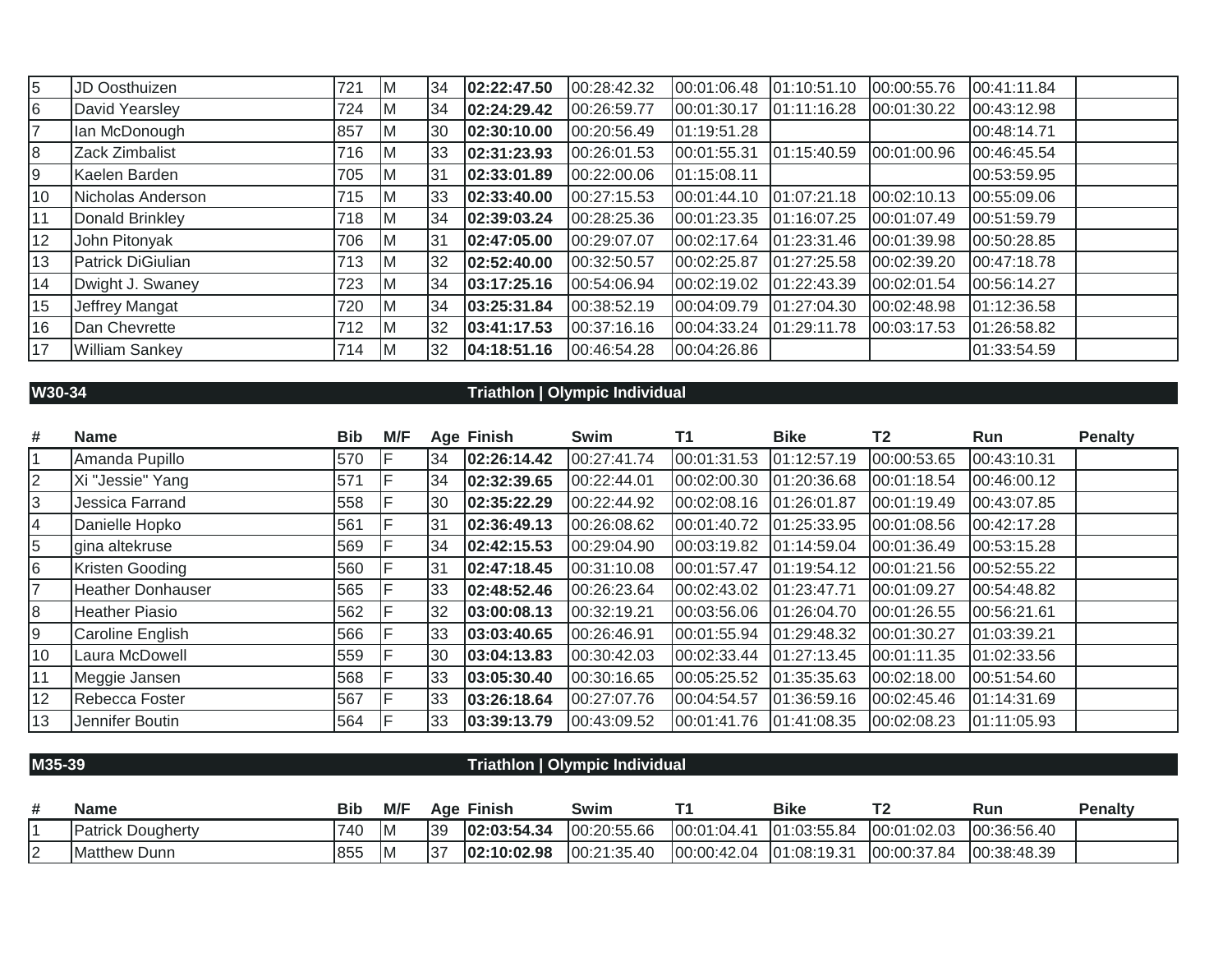| $\overline{3}$ | Adam Weddington                 | 745 | IМ           | 39 | 02:10:49.08 | 00:21:06.42 | 00:01:05.19 | 01:03:37.32 | 00:00:43.62 | 00:42:16.53 | 00:02:00.00 |
|----------------|---------------------------------|-----|--------------|----|-------------|-------------|-------------|-------------|-------------|-------------|-------------|
| 4              | Elisha Peterson                 | 737 | ΙM           | 38 | 02:13:00.49 | 00:23:02.36 | 00:01:36.94 | 01:07:19.30 | 00:00:52.77 | 00:40:09.12 |             |
| 5              | Vanja Sikirica                  | 743 | IM.          | 39 | 02:21:37.99 | 00:21:51.41 | 00:01:15.03 | 01:11:44.91 | 00:01:11.11 | 00:45:35.53 |             |
| 6              | <b>KIM HAWKINS</b>              | 734 | $\mathsf{M}$ | 38 | 02:24:20.34 | 00:27:21.95 | 00:01:20.19 | 01:11:16.64 | 00:00:57.63 | 00:43:23.93 |             |
| 17             | <b>Wesley Ripley</b>            | 725 | IМ           | 35 | 02:24:23.34 | 00:28:52.96 | 00:01:35.46 | 01:11:42.83 | 00:01:25.77 | 00:40:46.32 |             |
| 8              | <b>RAUL DE LA TORRE GARROTE</b> | 739 | $\mathsf{M}$ | 39 | 02:25:40.84 | 00:22:16.43 | 00:01:35.20 | 01:20:10.17 | 00:01:17.18 | 00:40:21.86 |             |
| 9              | <b>Robert Byrne</b>             | 733 | IM.          | 38 | 02:26:11.30 | 00:26:24.62 | 00:01:18.50 | 01:12:32.66 | 00:01:01.38 | 00:44:54.14 |             |
| 10             | <b>Brian Whitesell</b>          | 746 | IМ           | 39 | 02:26:28.11 | 00:25:23.45 | 00:01:11.25 | 01:08:51.75 | 00:01:11.96 | 00:49:49.70 |             |
| 11             | Sean Scott                      | 732 | IM.          | 37 | 02:30:50.50 | 00:28:39.09 | 00:01:19.63 | 01:13:56.30 | 00:01:14.92 | 00:45:40.56 |             |
| 12             | Niklaus Pleisch                 | 731 | IM.          | 37 | 02:32:26.90 | 00:27:36.76 | 00:03:15.33 | 01:09:08.57 | 00:02:26.01 | 00:50:00.23 |             |
| 13             | <b>Bruce Chambliss</b>          | 727 | $\mathsf{M}$ | 36 | 02:34:49.98 | 00:23:10.87 | 00:01:03.92 | 01:10:34.25 | 00:01:02.87 | 00:58:58.07 |             |
| 14             | <b>Mark Murphy</b>              | 736 | IM.          | 38 | 02:42:45.51 | 00:25:59.11 | 00:03:09.71 | 01:24:00.46 | 00:01:26.21 | 00:48:10.02 |             |
| 15             | Jeff Dawson                     | 728 | IМ           | 36 | 02:43:17.65 | 00:28:47.46 | 01:23:20.00 |             |             | 00:49:24.25 |             |
| 16             | <b>Steve Maley</b>              | 735 | $\mathsf{M}$ | 38 | 02:50:10.21 | 00:29:06.15 | 00:02:35.15 | 01:28:35.03 | 00:01:17.71 | 00:48:36.17 |             |
| 17             | Lorenzo Trujillo                | 744 | IM.          | 39 | 03:01:24.78 | 00:32:43.71 | 01:24:23.42 |             |             | 01:01:50.28 |             |
| 18             | Roman Galas                     | 730 | IM.          | 37 | 03:01:45.83 | 00:28:21.87 | 00:02:18.07 |             |             | 00:51:57.17 |             |

### **W35-39 Triathlon | Olympic Individual**

| #              | <b>Name</b>             | <b>Bib</b> | M/F |     | <b>Age Finish</b> | Swim        | Τ1          | <b>Bike</b> | <b>T2</b>   | Run         | <b>Penalty</b> |
|----------------|-------------------------|------------|-----|-----|-------------------|-------------|-------------|-------------|-------------|-------------|----------------|
|                | Theresa Ferry-Nie       | 586        |     | 39  | 02:20:50.63       | 00:23:54.95 | 00:01:52.04 | 01:10:46.63 | 00:00:57.28 | 00:43:19.73 |                |
| $\overline{2}$ | <b>Kelly Lefler</b>     | 573        |     | 35  | 02:27:29.86       | 00:24:20.33 | 00:00:58.85 | 01:18:09.01 | 00:00:58.40 | 00:43:03.27 |                |
| 3              | Rebecca Auyer           | 572        |     | 35  | 02:29:11.87       | 00:25:35.91 | 00:01:13.58 | 01:14:17.40 | 00:01:13.25 | 00:46:51.73 |                |
| 4              | Mary Jacob              | 587        |     | 39  | 02:43:39.40       | 00:27:41.26 | 00:01:17.34 | 01:19:32.96 | 00:01:03.24 | 00:54:04.60 |                |
| 5              | Renee Loll              | 580        |     | 137 | 02:46:22.20       | 00:30:12.36 | 00:03:09.86 | 01:21:32.30 | 00:01:44.80 | 00:49:42.88 |                |
| 6              | Julie Berens            | 687        |     | 35  | 02:56:38.21       | 00:30:42.75 | 00:02:53.91 | 01:19:29.25 | 00:01:27.14 | 01:02:05.16 |                |
|                | Sarah Glah              | 578        |     | 36  | 03:02:58.01       | 00:30:12.23 | 00:03:54.87 | 01:33:11.19 | 00:02:18.26 | 00:53:21.46 |                |
| 8              | Elizabeth severson-irby | 581        |     | 137 | 03:25:21.20       | 00:34:28.36 | 00:07:32.75 | 01:43:00.34 | 00:01:33.80 | 00:58:45.95 |                |
| 9              | Anne Radavich           | 575        |     | 35  | 03:26:27.70       | 00:36:45.98 | 00:05:04.46 | 01:31:11.78 | 00:03:49.80 | 01:09:35.68 |                |
| 10             | Amelia Dudley           | 585        |     | 39  | 03:37:52.98       | 00:32:31.98 | 00:02:26.80 | 01:49:45.82 | 00:01:41.48 | 01:11:26.90 |                |
|                | <b>Suzy Serpico</b>     | 583        |     | 38  | 04:00:51.67       | 01:04:27.06 | 00:04:29.07 | 01:56:26.09 | 00:02:29.68 | 00:52:59.77 |                |
| 12             | <b>Carey White</b>      | 590        |     | 39  | 04:15:43.00       | 00:30:47.20 | 00:05:49.18 | 02:16:36.74 | 00:02:00.26 | 01:20:29.62 |                |

| M40-44 |             | Triathlon   Olympic Individual |     |               |             |   |             |     |     |         |  |  |
|--------|-------------|--------------------------------|-----|---------------|-------------|---|-------------|-----|-----|---------|--|--|
|        |             |                                |     |               |             |   |             |     |     |         |  |  |
| #      | <b>Name</b> | <b>Bib</b>                     | M/F | Finish<br>Aae | <b>Swim</b> | _ | <b>Bike</b> | . . | Run | Penalty |  |  |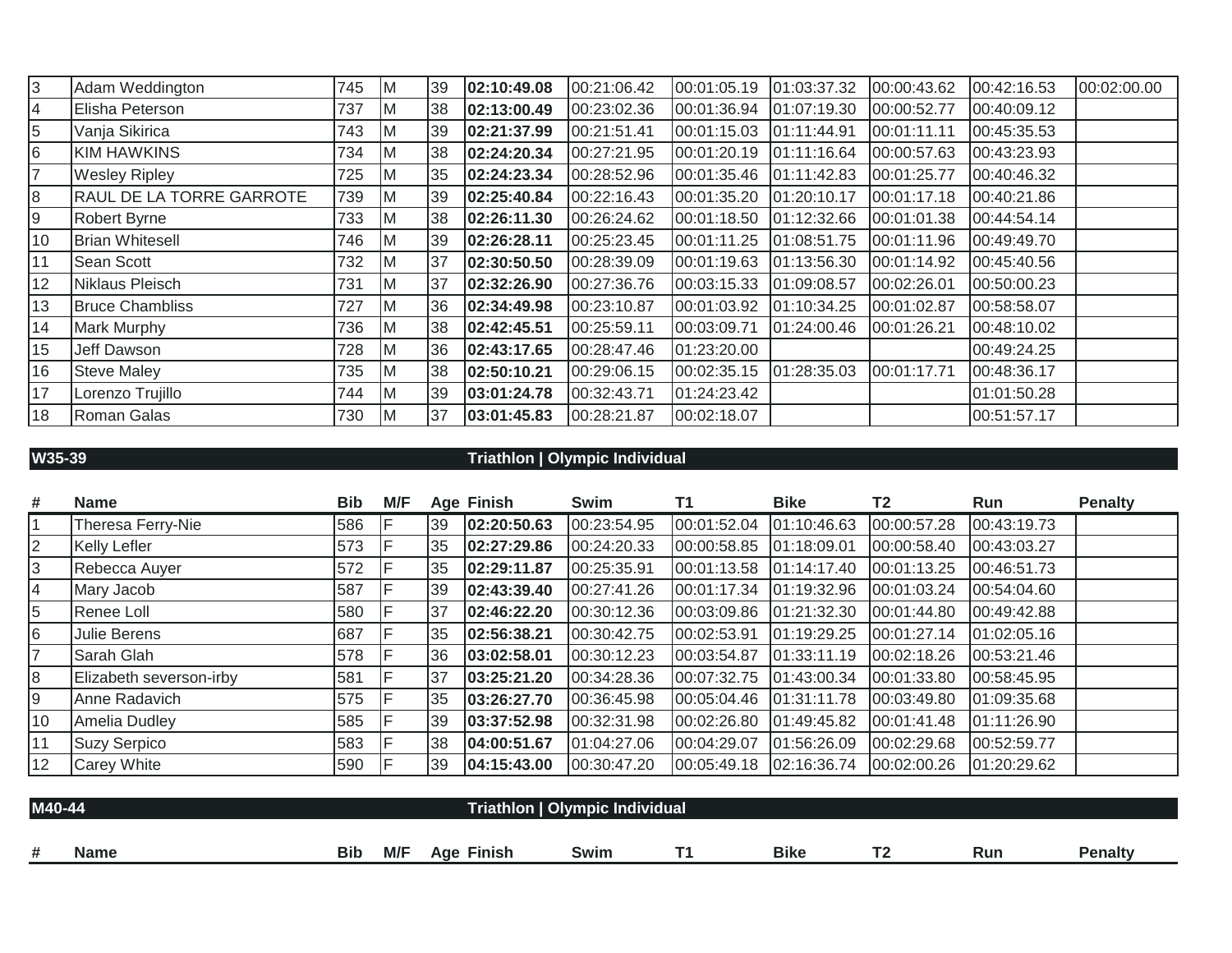| 1               | <b>Brendan Wills</b>    | 777 | M  | 44 | 02:04:40.00 | 00:21:01.45 | 00:00:56.89 | 01:03:37.54 | 00:00:53.09 | 00:38:11.03 |             |
|-----------------|-------------------------|-----|----|----|-------------|-------------|-------------|-------------|-------------|-------------|-------------|
| $\overline{2}$  | <b>Bryan Frank</b>      | 764 | M  | 43 | 02:07:42.86 | 00:22:23.37 | 00:01:31.18 |             |             | 00:37:24.11 |             |
| $\overline{3}$  | <b>JUSTIN BAUER</b>     | 754 | Iм | 41 | 02:11:15.72 | 00:24:37.21 | 01:04:56.13 |             |             | 00:40:53.13 |             |
| 4               | Christopher Asher       | 771 | M  | 44 | 02:11:27.97 | 00:21:48.42 | 00:01:48.03 | 01:06:06.39 | 00:00:51.01 | 00:40:54.12 |             |
| $\overline{5}$  | Shawn Loper             | 748 | M  | 40 | 02:11:43.70 | 00:25:31.97 | 00:01:09.34 | 01:05:38.86 | 00:00:52.53 | 00:38:31.00 |             |
| 6               | Adam Stolzberg          | 761 | M  | 42 | 02:14:55.03 | 00:25:30.58 | 00:01:22.52 | 01:09:22.18 | 00:00:46.02 | 00:37:53.73 |             |
| 7               | <b>TODD BATTY</b>       | 753 | M  | 41 | 02:19:40.37 | 00:23:30.03 | 00:02:34.52 | 01:07:52.01 | 00:01:23.72 | 00:44:20.09 |             |
| $\overline{8}$  | Jeffrey Berger          | 755 | M  | 41 | 02:24:31.73 | 00:25:27.98 | 00:01:27.02 | 01:12:50.14 | 00:01:07.19 | 00:41:39.40 | 00:02:00.00 |
| $\overline{9}$  | Patrick Niergarth       | 749 | M  | 40 | 02:26:50.00 | 00:28:46.52 |             |             |             |             |             |
| $\overline{10}$ | Juan Marin              | 774 | M  | 44 | 02:32:24.01 | 00:25:47.51 | 00:01:48.97 | 01:12:43.08 | 00:01:03.43 | 00:51:01.02 |             |
| 11              | Robert Roa              | 751 | M  | 40 | 02:33:08.98 | 00:28:59.01 | 00:03:14.87 | 01:14:15.78 | 00:03:23.56 | 00:43:15.76 |             |
| 12              | Michael Gegick          | 765 | M  | 43 | 02:33:44.82 | 00:24:13.24 | 00:02:17.46 | 01:13:05.13 | 00:02:23.99 | 00:51:45.00 |             |
| 13              | Greg Tokarsky           | 856 | M  | 40 | 02:33:56.84 | 00:22:31.64 | 00:01:22.02 | 01:18:16.56 | 00:01:00.13 | 00:50:46.49 |             |
| 14              | Hans Stamberg           | 769 | M  | 43 | 02:37:29.53 | 00:31:41.96 | 00:01:58.17 | 01:19:17.81 | 00:00:37.60 | 00:43:53.99 |             |
| 15              | neill howell            | 747 | M  | 40 | 02:37:43.38 | 00:26:05.22 | 00:01:49.27 | 01:24:45.36 | 00:01:30.69 | 00:43:32.84 |             |
| 16              | <b>Trent Loehring</b>   | 768 | M  | 43 | 02:40:03.07 | 00:29:27.08 | 00:02:30.90 | 01:11:58.90 | 00:01:34.03 | 00:54:32.16 |             |
| 17              | Jeff Cline              | 763 | M  | 43 | 02:42:36.55 | 00:30:05.82 | 00:02:06.21 | 01:16:16.22 | 00:02:29.57 | 00:51:38.73 |             |
| 18              | Matt Hampton            | 759 | M  | 42 | 02:44:22.74 | 00:27:04.36 | 00:03:44.75 | 01:17:38.30 | 00:02:31.13 | 00:53:24.20 |             |
| $\overline{19}$ | Chris TenBroeck         | 780 | M  | 43 | 02:44:41.12 | 00:23:46.05 | 00:02:35.91 | 01:18:34.07 | 00:01:10.01 | 00:58:35.08 |             |
| 20              | <b>Ryan Conner</b>      | 772 | M  | 44 | 02:46:33.80 | 00:32:19.42 | 00:01:40.92 | 01:12:02.47 | 00:02:34.93 | 00:57:56.06 |             |
| $\overline{21}$ | David Jiang             | 766 | M  | 43 | 02:51:26.67 | 00:32:57.56 | 00:03:26.17 | 01:26:59.12 | 00:01:54.20 | 00:46:09.62 |             |
| $\overline{22}$ | Jason Bade              | 762 | M  | 43 | 02:58:26.83 | 00:31:56.14 | 00:02:08.68 | 01:19:29.34 | 00:00:57.31 | 01:03:55.36 |             |
| 23              | <b>Brian Eisentraut</b> | 773 | M  | 44 | 03:15:05.58 | 00:35:37.73 | 00:02:12.78 | 01:30:51.65 | 00:01:34.66 | 01:04:48.76 |             |
| 24              | Hoang Nguyen            | 760 | M  | 42 | 03:32:57.42 | 00:37:05.75 | 00:08:28.60 | 00:47:05.73 | 00:51:20.65 | 01:06:56.69 | 00:02:00.00 |
| $\overline{25}$ | Ryan Gallagher          | 758 | M  | 42 | 03:35:24.14 | 00:43:33.31 | 00:05:11.49 | 01:40:05.57 | 00:03:01.55 | 01:03:32.22 |             |

## **W40-44 Triathlon | Olympic Individual**

| # | <b>Name</b>             | Bib        | M/F |             | <b>Age Finish</b> | Swim        | Τ1                      | <b>Bike</b>                                        | T <sub>2</sub> | Run         | <b>Penalty</b> |
|---|-------------------------|------------|-----|-------------|-------------------|-------------|-------------------------|----------------------------------------------------|----------------|-------------|----------------|
|   | <b>Kelly Baird</b>      | 606        |     | <b>143</b>  | 02:25:22.06       | 00:21:00.10 | 00:00:59.34 01:15:30.60 |                                                    | 00:00:41.91    | 00:47:10.11 |                |
|   | Ana Miller              | 598        |     | 140         | 02:34:38.58       | 00:28:43.61 |                         | 100:01:36.38  101:13:41.36  100:01:06.27           |                | 00:49:30.96 |                |
|   | Marcy Gialdo            | <b>611</b> |     | 144         | 02:38:25.66       | 00:24:27.49 |                         | 00:01:49.60  01:22:23.45  00:01:15.46  00:48:29.66 |                |             |                |
|   | Meredith Kefauver Olsen | 608        |     | <b>1</b> 43 | 02:43:54.85       | 00:32:33.77 | 00:01:57.80 01:21:39.33 |                                                    | 00:01:48.64    | 00:45:55.31 |                |
|   | <b>Christine Estes</b>  | 684        |     | 141         | 02:47:25.03       | 00:35:24.50 | 00:03:58.03 01:20:33.07 |                                                    | 100:02:07.27   | 00:45:22.16 |                |
|   | David Blades            | 603        |     | <b>42</b>   | 103:06:50.58      | 00:23:15.81 | 01:49:32.32             |                                                    |                | 00:51:33.99 |                |
|   | Jennifer Park           | 599        |     | <b>40</b>   | 03:17:20.25       | 00:35:57.63 | 00:03:27.86 01:30:39.85 |                                                    |                |             |                |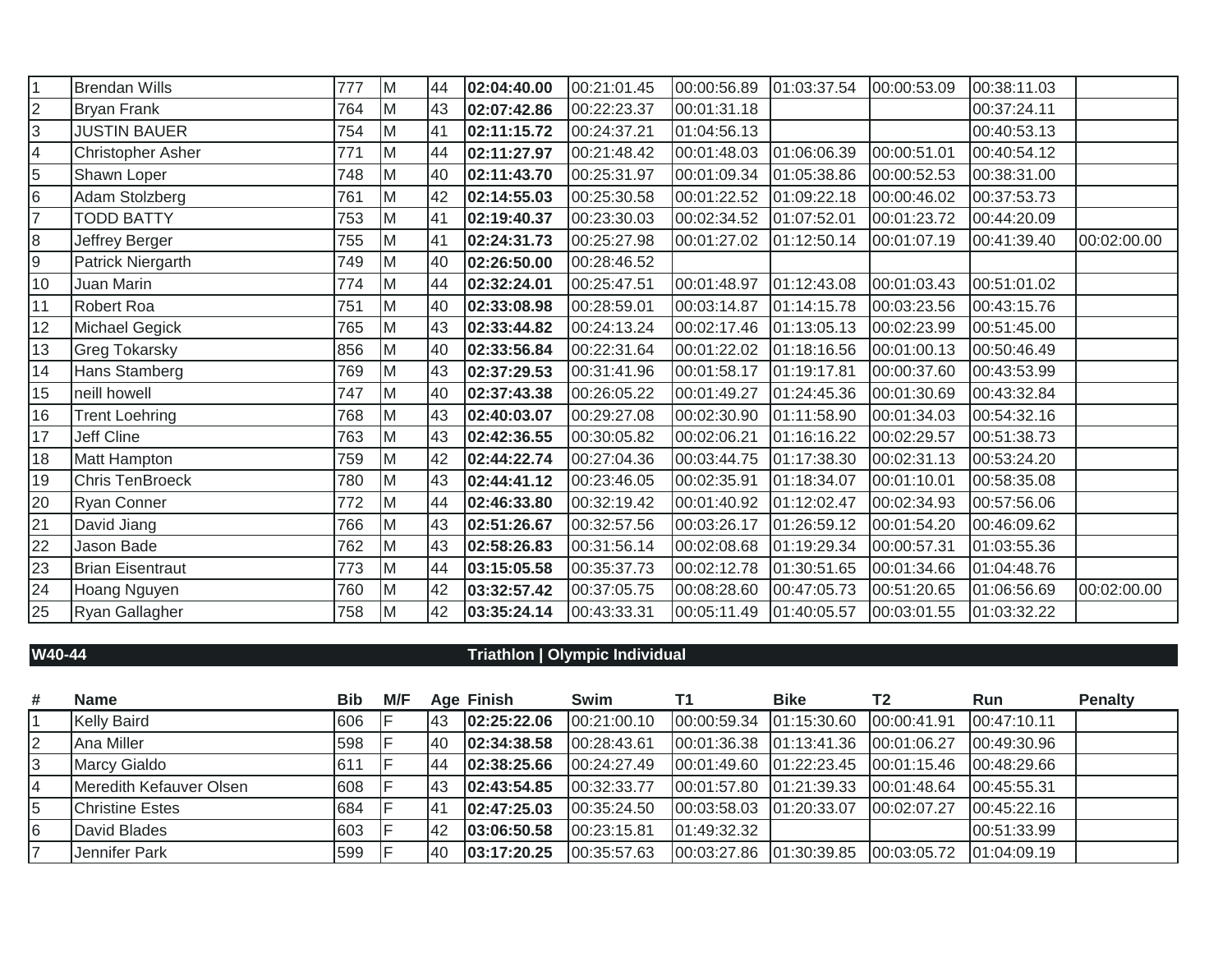| 18 | <b>Brittany Ebbertt</b> | 592 | 140          | 03:27:24.27 | [00.43.44.68] | 00:02:58.60  01:27:32.70   | 00:02:18.00             | 01:10:50.29 |  |
|----|-------------------------|-----|--------------|-------------|---------------|----------------------------|-------------------------|-------------|--|
| 9  | Michelle Klein          | 604 | $ 42\rangle$ | 03:55:22.80 | 00:38:52.64   | 01:56:32.76                |                         | 01:16:07.89 |  |
| 10 | <b>Chris Cather</b>     | 610 | 144          | 03:55:31.76 | 00:47:26.54   | 00:04:24.17 01:38:30.68    | 00:02:45.54             | 01:22:24.83 |  |
|    | Nicole Johnson          | 601 | 41           | 04:00:20.89 | 00:40:10.71   | 00.04:16.18 01.47:56.42    | 00:03:05.35 01:24:52.23 |             |  |
| 12 | Rebecca Williams        | 686 | 144          | 04:04:48.24 | 00:41:38.30   | $ 00:04:10.15$ 01:45:47.58 | 00:04:33.60             | 01:28:38.61 |  |
| 13 | Shaunna Gold            | 594 | <b>40</b>    | 04:08:11.88 | 00:46:14.05   | 00:05:23.68 01:47:45.94    | 00:03:20.23 01:25:27.98 |             |  |
| 14 | Rebecca Boniface        | 600 | 141          | 04:13:15.38 | 00:48:46.04   | 02:01:07.93                |                         | 01:19:18.64 |  |
| 15 | <b>Rebecca Martinek</b> | 597 | 40           | 05:10:08.02 | 00:56:36.32   | 00:06:44.78 02:23:01.43    | 100:04:05.41            | 01:39:40.08 |  |

## **M45-49 Triathlon | Olympic Individual**

| #  | <b>Name</b>           | <b>Bib</b> | M/F |           | <b>Age Finish</b> | Swim        | Τ1          | <b>Bike</b>   | T <sub>2</sub> | <b>Run</b>  | <b>Penalty</b> |
|----|-----------------------|------------|-----|-----------|-------------------|-------------|-------------|---------------|----------------|-------------|----------------|
|    | Thomas Waniewski      | 860        | IM. | 47        | 02:15:55.97       | 00:20:05.83 | 00:01:16.88 | 01:11:06.39   | 00:01:18.18    | 00:42:08.69 |                |
| 2  | Michael Oliveira      | 782        | IM. | 46        | 02:16:00.78       | 00:22:45.49 | 01:10:10.83 |               |                | 00:41:56.44 |                |
| 3  | <b>Stephen Ripley</b> | 786        | IM. | <b>47</b> | 02:16:44.10       | 00:25:09.89 | 00:01:08.04 | 01:07:43.23   | 00:01:40.89    | 00:41:02.05 |                |
| 4  | Leo Miller            | 790        | IМ  | 48        | 02:22:02.82       | 00:25:38.93 | 00:01:34.37 | 01:10:39.67   | 00:00:41.85    | 00:41:28.00 | 00:02:00.00    |
| 5  | Joel Baker            | 778        | ΙM  | 45        | 02:30:10.00       | 00:30:39.50 | 00:03:02.61 | 01:12:55.85   | 00:01:21.46    | 00:42:10.58 |                |
| 16 | Alex Silverman        | 854        | IM. | 48        | 02:31:41.55       | 00:28:29.02 | 00:01:48.60 | 01:13:44.57   | 00:02:17.70    | 00:43:21.66 | 00:02:00.00    |
| 17 | Max Estrada           | 793        | IM. | 49        | 02:32:37.00       | 00:28:42.07 | 00:02:06.11 | 01:16:08.40   | 00:02:40.11    | 00:43:00.31 |                |
| 8  | Kevin Moyna           | 796        | ΙM  | 49        | 02:40:56.06       | 00:29:00.66 | 00:01:50.00 | 01:16:42.74   | 00:02:08.82    | 00:51:13.84 |                |
| 9  | Darren Quillen        | 797        | ΙM  | 149       | 02:42:04.02       | 00:27:19.36 | 00:04:07.22 | [01:18:30.37] | 00:02:06.04    | 00:50:01.03 |                |
| 10 | Darren Riley          | 783        | IM. | 46        | 03:00:17.29       | 00:28:12.64 | 00:03:14.42 | 01:30:30.20   | 00:02:37.36    | 00:55:42.67 |                |
| 11 | <b>Mark Elky</b>      | 789        | ΙM  | 48        | 03:05:55.91       | 00:40:47.85 | 00:10:10.65 | 01:34:03.58   | 00:05:26.00    | 00:35:27.83 |                |

## **W45-49 Triathlon | Olympic Individual**

| # | <b>Name</b>           | <b>Bib</b> | M/F |           | <b>Age Finish</b> | Swim        | Τ1                       | <b>Bike</b>   | T <sub>2</sub> | <b>Run</b>  | <b>Penalty</b> |
|---|-----------------------|------------|-----|-----------|-------------------|-------------|--------------------------|---------------|----------------|-------------|----------------|
|   | Sarah Borell          | 618        |     | 146       | 02:31:06.39       | 00:23:53.24 | 00:02:14.07              | [01:13:27.03] | 00:01:10.66    | 00:50:21.39 |                |
|   | Sharon Edelson-Mammel | 613        |     | <b>45</b> | 02:54:56.59       | 00:36:31.17 | 00:03:01.15              | 01:25:03.46   | 00:02:04.72    | 00:48:16.09 |                |
|   | <b>LISA MALEY</b>     | 615        |     | <b>45</b> | 02:57:01.53       | 00:25:00.81 | 00:02:49.64              | 01:29:02.69   | 00:01:56.46    | 00:58:11.93 |                |
|   | Lara Blatchford       | 612        |     | <b>45</b> | 02:57:33.60       | 00:28:56.87 | 00:02:21.37              | [01:24:50.63] | 00:02:25.39    | 00:58:59.34 |                |
| 5 | Kimberly CYGANIK      | 624        |     | 47        | 02:58:33.72       | 00:31:12.04 | 01:31:36.25              |               |                | 00:54:24.73 |                |
| 6 | Danielle Crump        | 623        |     | 47        | 03:00:33.15       | 00:35:17.73 | 00:01:38.38 01:25:51.25  |               | 00:01:27.04    | 00:56:18.75 |                |
|   | <b>Tracy Wales</b>    | 633        |     | <b>49</b> | 03:04:03.19       | 00:26:38.56 | 00:01:41.82              |               |                | 00:53:19.38 |                |
| 8 | Leticia Romo          | 629        |     | 148       | 03:07:05.13       | 00:31:33.11 | 00:04:06.72  01:27:57.67 |               | [00:03:10.15]  | 01:00:17.48 |                |
|   | Laura Parsons         | 627        |     | <b>47</b> | 03:07:22.84       | 00:33:35.01 | 00:02:01.33  01:23:59.52 |               | 00:02:33.33    | 01:05:13.65 |                |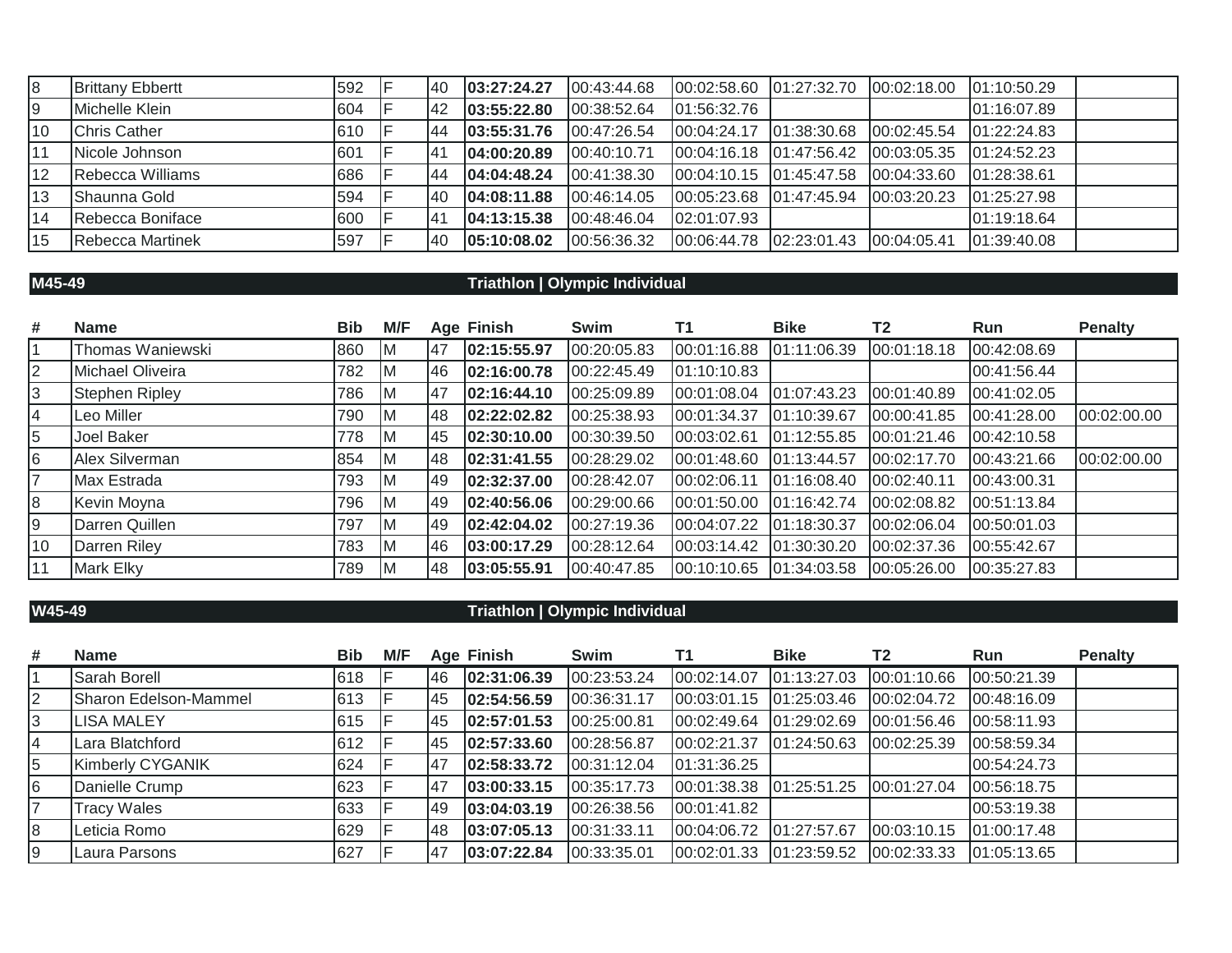| 10 | <b>Wendy Baur</b>           | 617 | 146       | 03:11:04.17 | 00:29:56.81 | 00:04:46.33 | 01:28:47.78 | 00:03:16.51 | 01:02:16.74 | 00:02:00.00 |
|----|-----------------------------|-----|-----------|-------------|-------------|-------------|-------------|-------------|-------------|-------------|
| 11 | Jodi Quillen                | 631 | <b>49</b> | 03:11:45.28 | 00:29:42.33 | 00:03:23.81 | 01:33:47.76 | 00:02:25.22 | 01:02:26.16 |             |
| 12 | <b>Wendy Lopez Guerrero</b> | 614 | <b>45</b> | 03:20:10.93 | 00:33:32.47 | 00:03:19.30 |             |             | 01:11:03.62 |             |
| 13 | Layla Doman                 | 625 | 47        | 03:27:00.25 | 00:37:36.35 | 01:33:05.07 |             |             | 01:13:16.90 |             |
| 14 | Runeberg Kristina           | 683 | <b>46</b> | 03:30:12.98 | 00:43:50.12 | 00:04:59.52 | 01:36:28.83 | 00:03:30.13 | 01:01:24.38 |             |
| 15 | Susan D Murphy              | 626 | 47        | 03:40:33.88 | 00:38:54.05 | 00:03:19.46 | 01:35:44.35 | 00:01:31.13 | 01:21:04.89 |             |
| 16 | Lorraine Giangrandi         | 620 | <b>46</b> | 03:41:18.71 | 00:52:29.47 | 00:03:57.14 |             |             | 01:02:49.95 |             |
| 17 | Alicia Yuhas                | 616 | <b>45</b> | 03:47:31.56 | 00:43:57.92 | 00:02:50.11 | 01:35:51.91 | 00:02:11.78 | 01:22:39.84 |             |
| 18 | Lourdes Brolly              | 619 | 146       | 03:54:38.25 | 00:38:51.59 | 00:06:57.54 | 01:46:33.02 | 00:02:57.19 | 01:19:18.91 |             |
| 19 | Virginia Bute-Riley         | 628 | <b>48</b> | 04:08:58.37 | 00:57:55.36 | 00:04:21.65 | 01:59:03.73 | 00:02:02.89 | 01:05:34.74 |             |

## **M50-54 Triathlon | Olympic Individual**

| #  | <b>Name</b>             | <b>Bib</b> | M/F      |    | Age Finish  | Swim        | T1                       | <b>Bike</b> | <b>T2</b>   | Run         | <b>Penalty</b> |
|----|-------------------------|------------|----------|----|-------------|-------------|--------------------------|-------------|-------------|-------------|----------------|
|    | john Crino              | 813        | <b>M</b> | 53 | 02:08:47.98 | 00:22:53.72 | 00:00:52.66  01:04:55.35 |             | 00:00:44.73 | 00:39:21.52 |                |
| 2  | Dana Dobbs              | 814        | M        | 53 | 02:10:32.34 | 00:23:39.21 | 00:01:13.51              |             |             | 00:39:28.21 |                |
| 3  | Jeff Garvey             | 859        | M        | 50 | 02:12:31.26 | 00:24:12.07 | 00:01:00.98              | 01:04:32.46 | 00:00:42.83 | 00:42:02.92 |                |
| 4  | <b>Brian Block</b>      | 858        | <b>M</b> | 50 | 02:19:44.63 | 00:28:52.66 | 00:01:49.64              | 01:08:19.93 | 00:01:18.52 | 00:39:23.88 |                |
| 5  | Danny Mooney            | 809        | M        | 52 | 02:20:40.00 | 00:25:38.06 | 00:02:05.50              | 01:11:56.35 | 00:00:49.44 | 00:40:10.65 |                |
| 6  | john clime              | 812        | M        | 53 | 02:21:00.00 | 00:29:41.05 | 01:04:30.14              |             |             | 00:44:51.20 |                |
| 7  | Lee Babcock             | 811        | M        | 53 | 02:23:10.28 | 00:26:55.29 | 00:01:22.89              | 01:09:34.13 | 00:00:58.22 | 00:44:19.75 |                |
| 8  | Paul Fallace            | 801        | M        | 50 | 02:28:31.23 | 00:26:00.21 | 00:01:29.47              | 01:08:32.94 | 00:01:22.66 | 00:51:05.95 |                |
| 9  | Mike Lynch              | 815        | M        | 53 | 02:31:49.03 | 00:25:17.16 | 01:12:04.95              |             |             | 00:53:15.54 |                |
| 10 | Robert Leach            | 823        | <b>M</b> | 54 | 02:32:07.00 | 00:34:34.50 | 00:02:16.45              | 01:06:29.98 | 00:00:57.87 | 00:47:48.20 |                |
| 11 | Jacob Faibisch          | 800        | M        | 50 | 02:36:31.81 | 00:27:06.41 | 00:02:33.45              | 01:14:03.88 | 00:01:35.91 | 00:51:12.16 |                |
| 12 | <b>Chris Theall</b>     | 804        | <b>M</b> | 50 | 02:38:18.90 | 00:28:31.36 | 00:03:00.18              | 01:13:26.07 | 00:01:45.89 | 00:51:35.40 |                |
| 13 | Michael Revness         | 817        | M        | 53 | 02:40:45.81 | 00:29:54.53 | 00:01:17.11              | 01:12:28.38 | 00:01:54.10 | 00:55:11.69 |                |
| 14 | <b>RON RUSSELL</b>      | 824        | M        | 54 | 02:46:08.40 | 00:32:23.43 | 00:01:57.95              | 01:16:28.56 | 00:01:42.11 | 00:53:36.35 |                |
| 15 | <b>JOSEPH DECKER</b>    | 799        | M        | 50 | 02:46:34.34 | 00:23:05.31 | 00:01:52.42              | 01:18:07.73 | 00:01:35.91 | 01:01:52.97 |                |
| 16 | <b>Maurice Emery</b>    | 805        | M        | 51 | 02:48:51.76 | 00:30:14.19 | 00:03:32.00              | 01:19:44.32 | 00:01:47.43 | 00:53:33.82 |                |
| 17 | Javier Sanchez          | 803        | M        | 50 | 02:49:08.88 | 00:30:07.82 | 00:02:58.88              | 01:25:07.73 | 00:01:17.55 | 00:49:36.90 |                |
| 18 | James Narron            | 816        | Iм       | 53 | 02:53:53.43 | 00:34:28.34 |                          |             |             | 00:51:07.61 |                |
| 19 | Tom Butt                | 820        | M        | 54 | 03:04:13.27 | 00:29:42.83 | 00:03:55.96              | 01:24:10.03 | 00:01:48.21 | 01:04:36.24 |                |
| 20 | James Brolly            | 798        | <b>M</b> | 50 | 03:06:56.34 | 00:34:05.73 | 00:04:09.20              | 01:24:17.27 | 00:03:56.88 | 01:00:27.26 |                |
| 21 | <b>Hermann Thoennes</b> | 825        | M        | 54 | 03:07:52.14 | 00:35:58.94 | 00:04:29.35              | 01:31:58.23 | 00:02:20.23 | 00:53:05.39 |                |
| 22 | David Carey             | 821        | M        | 54 | 03:12:42.18 | 00:30:48.50 | 00:02:38.11              | 01:24:46.14 | 00:03:09.81 | 01:11:19.62 |                |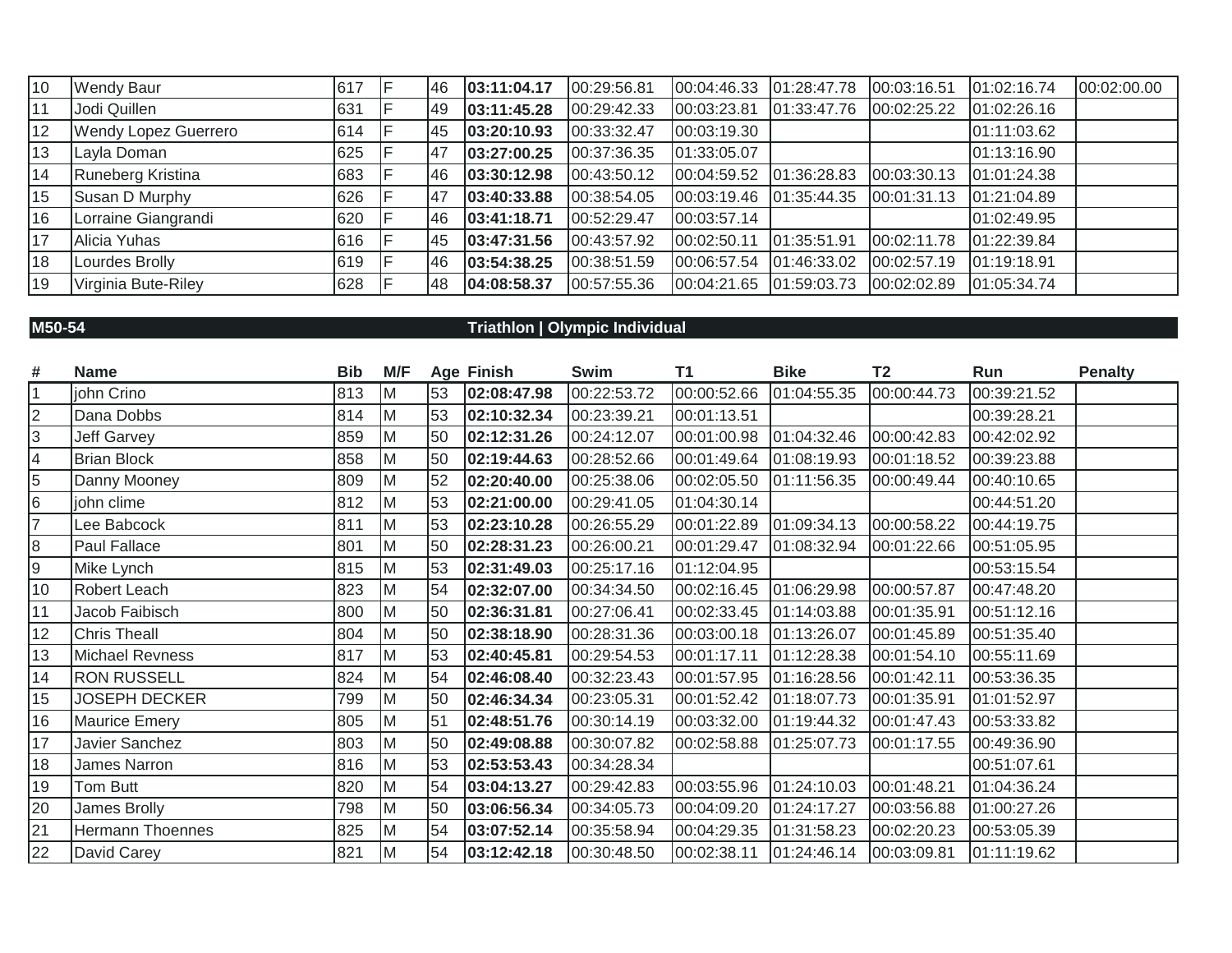| 23 | Allen<br>. . <i>.</i><br>™illiam       | 808 | IM. | 52 | 03:32:53.99      | 00:38:05.5  | $- -$<br>100:0<br>$\sim$ $-$<br>ハトト<br>$\cdot$ | 2:56.08<br>101<br>ツ・トト<br>4.7 | 0256.31<br>$\sim$<br>100:02:56.3 | 1:00.99<br>$\Delta$<br>I ∩ 4<br>ιU                          |  |
|----|----------------------------------------|-----|-----|----|------------------|-------------|------------------------------------------------|-------------------------------|----------------------------------|-------------------------------------------------------------|--|
| 24 | Roehm<br><b>Bruce</b><br><b>Robert</b> | 818 | HV. | 53 | .35:08.70<br>103 | 00:35:51.15 |                                                |                               |                                  | $\sim$ $\sim$ $\sim$<br>10.01<br>10 <sup>2</sup><br>19.27.2 |  |

### **W50-54 Triathlon | Olympic Individual**

| #               | <b>Name</b>              | <b>Bib</b> | M/F |    | <b>Age Finish</b> | Swim        | T1          | <b>Bike</b> | T <sub>2</sub> | Run         | <b>Penalty</b> |
|-----------------|--------------------------|------------|-----|----|-------------------|-------------|-------------|-------------|----------------|-------------|----------------|
| $\mathbf{1}$    | Jeanette Goetz           | 636        |     | 50 | 02:42:29.68       | 00:25:28.37 | 00:02:53.01 | 01:24:02.20 | 00:01:31.74    | 00:48:34.36 |                |
| $\overline{2}$  | Nancy DiPietro           | 646        |     | 52 | 02:46:22.47       | 00:28:16.64 | 00:01:43.80 |             |                | 00:56:03.23 |                |
| 3               | Deb Taylor               | 651        |     | 52 | 02:46:57.85       | 00:31:20.97 | 00:01:56.46 | 01:22:47.56 | 00:01:18.55    | 00:49:34.31 |                |
| $\overline{4}$  | Virginia Olson           | 649        |     | 52 | 03:04:51.68       | 00:32:43.87 | 00:02:51.52 |             |                | 01:03:05.88 |                |
| 5               | Courtney Barden Peterson | 644        |     | 52 | 03:10:48.00       | 00:35:45.66 | 00:02:51.59 | 01:37:18.73 | 00:01:50.99    | 00:53:01.03 |                |
| $6\phantom{.}6$ | Bode Hennegan            | 647        |     | 52 | 03:19:55.66       | 00:30:20.83 | 00:02:18.24 | 01:40:57.31 | 00:01:46.85    | 01:04:32.43 |                |
| $\overline{7}$  | Karleen Swanlund         | 659        |     | 54 | 03:22:16.73       | 00:37:29.64 | 00:05:26.57 | 01:32:28.07 | 00:04:53.44    | 01:01:59.01 |                |
| 8               | Maria Mager              | 655        |     | 53 | 03:22:57.72       | 00:37:26.26 | 00:04:10.36 | 01:35:28.14 | 00:03:16.20    | 01:02:36.76 |                |
| $9\,$           | Patricia McKeldin        | 657        |     | 54 | 03:24:39.09       | 00:29:22.21 | 00:04:19.39 |             |                | 01:09:16.27 |                |
| 10              | Regina Spallone          | 640        |     | 51 | 03:26:41.94       | 00:35:05.04 | 00:03:09.68 | 01:26:39.92 | 00:01:52.74    | 01:19:54.56 |                |
| 11              | Michele Catterton        | 645        |     | 52 | 03:43:52.58       | 00:42:06.70 | 00:03:28.49 | 01:43:46.79 | 00:01:51.53    | 01:12:39.07 |                |
| 12              | Monica Beck              | 637        |     | 51 | 03:46:36.25       | 00:41:30.20 | 00:04:01.55 | 00:53:46.73 | 01:03:41.86    | 01:03:35.91 |                |
| 13              | Theresa Symonds          | 641        |     | 51 | 03:46:56.88       | 00:37:50.21 | 00:03:43.80 | 01:38:21.11 | 00:03:21.02    | 01:23:40.74 |                |
| 14              | Paula Stehle             | 658        |     | 54 | 03:59:20.65       | 00:38:57.76 | 00:04:06.78 | 00:56:13.07 | 01:06:23.79    | 01:13:39.25 |                |
| 15              | Lisa Steptoe             | 650        |     | 52 | 04:01:12.50       | 00:40:19.32 | 00:02:46.44 | 01:43:38.85 | 00:04:15.81    | 01:30:12.08 |                |
| 16              | Lucy Beighey             | 653        |     | 53 | 04:22:10.70       | 00:59:49.94 | 00:03:16.12 | 01:47:35.09 | 00:03:03.99    | 01:28:25.56 |                |
| 17              | Deborah Hollern          | 654        |     | 53 | 05:00:29.55       | 00:53:05.84 | 00:06:35.42 | 02:16:22.48 | 00:07:08.84    | 01:37:16.97 |                |

## **M55-59 Triathlon | Olympic Individual**

| #              | <b>Name</b>              | Bib | M/F |    | <b>Age Finish</b> | Swim        | Τ1                       | <b>Bike</b>   | T <sub>2</sub> | <b>Run</b>  | <b>Penalty</b> |
|----------------|--------------------------|-----|-----|----|-------------------|-------------|--------------------------|---------------|----------------|-------------|----------------|
|                | Mark Swanlund            | 831 | IΜ  | 55 | 02:12:51.85       | 00:21:29.46 | 00:01:24.59              | 01:08:45.82   | 00:00:50.54    | 00:40:21.44 |                |
| $\overline{2}$ | Mark Wise                | 846 | IΜ  | 58 | 02:27:30.02       | 00:25:03.30 | 00:02:04.15              | [01:07:56.20] | 00:01:55.48    | 00:50:30.89 |                |
|                | <b>Matthew Mace</b>      | 843 | ıМ  | 58 | 02:33:06.18       | 00:27:10.74 | 00:02:45.47              | 01:17:41.66   | 00:02:13.51    | 00:43:14.80 |                |
|                | James Edwards            | 827 | IΜ  | 55 | 02:36:48.73       | 00:29:49.69 |                          |               | 00:01:38.74    | 00:46:59.58 |                |
| 5              | George Koefler           | 828 | IΜ  | 55 | 02:37:22.43       | 00:28:04.49 |                          |               | 00:01:15.99    | 00:52:20.26 |                |
| 6              | Carl Schneider           | 830 | ΙM  | 55 | 02:40:51.42       | 00:33:17.09 | 00:01:36.09              |               |                | 00:49:37.38 |                |
|                | Joseph Layug             | 829 | ΙM  | 55 | 02:42:19.28       | 00:24:39.92 | 00:01:35.29              | 01:23:43.88   | 00:01:16.11    | 00:51:04.08 |                |
| 8              | <b>Matthew Garvey</b>    | 836 | ΙM  | 57 | 02:43:45.00       | 00:29:12.50 | 00:00:59.88  01:21:17.62 |               | 00:01:42.77    | 00:50:32.23 |                |
|                | <b>Richard Blaisdell</b> | 847 |     | 59 | 02:44:50.00       | 00:36:04.07 | 00:00:54.20              | [01:16:14.62] | 00:01:20.39    | 00:50:16.72 |                |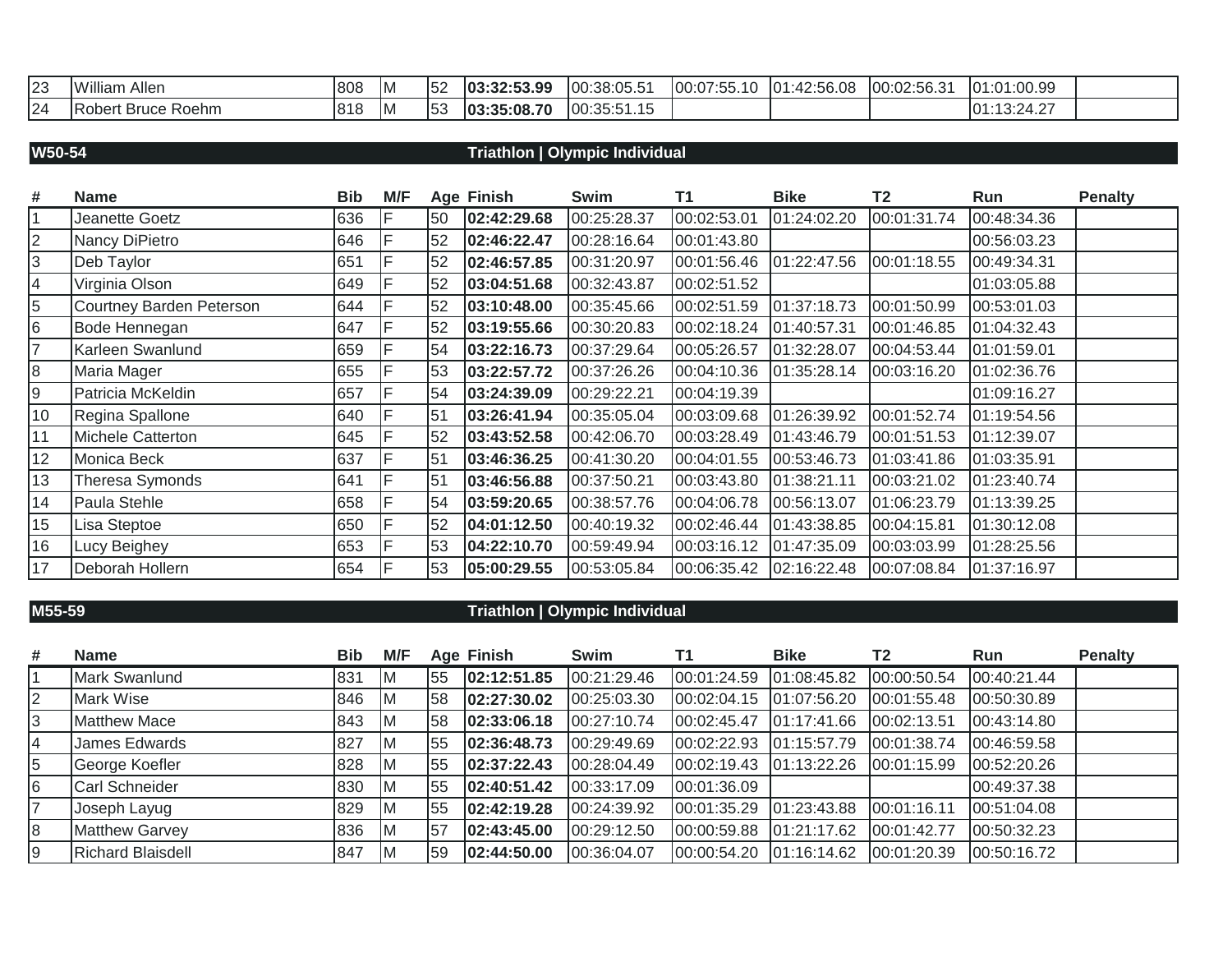| 10 | Michael Silverman    | 845 | IM. | 58 | 02:46:51.62 | 00:29:48.67 | 00:02:18.64 01:17:37.91 |                                                                   | 00:01:27.03             | 00:55:39.37 |
|----|----------------------|-----|-----|----|-------------|-------------|-------------------------|-------------------------------------------------------------------|-------------------------|-------------|
| 11 | Joe Deegan           | 848 | IM. | 59 | 02:55:06.23 | 00:35:11.43 | 00:01:46.36 01:16:36.00 |                                                                   | 00:02:14.99             | 00:59:17.45 |
| 12 | <b>Philip Deeter</b> | 826 | IM. | 55 | 03:04:14.99 | 00:32:32.33 | 00:02:55.71 01:30:47.35 |                                                                   | 00:01:36.30             | 00:56:23.30 |
| 13 | Liam Brown           | 835 | IM. | 57 | 03:06:16.28 | 00:36:34.67 |                         |                                                                   |                         | 00:48:34.38 |
| 14 | anthony procida      | 844 | ΙM  | 58 | 03:19:16.09 | 00:34:50.57 |                         | 00:01:55.50  01:24:04.46  00:03:06.97                             |                         | 01:15:18.59 |
| 15 | Russell Brown        | 840 | IM. | 58 | 03:19:42.69 | 00:32:47.68 | 00:02:17.02 01:29:14.25 |                                                                   | 00:02:15.24             | 01:13:08.50 |
| 16 | Jeffrey Hines        | 849 | IM. | 59 | 03:28:56.27 | 00:33:46.41 | 00:04:00.75 01:33:56.80 |                                                                   | 00:02:03.68             | 01:15:08.63 |
| 17 | Mark Burdeshaw       | 841 | IM. | 58 | 03:45:59.54 | 00:35:07.80 | 00:04:44.11 01:43:49.22 |                                                                   | 00:04:31.52 01:17:46.89 |             |
| 18 | Patrick Brewster     | 839 | IM. | 58 | 03:47:39.45 | 00:38:12.37 |                         | $[00:05:32.45 \mid 01:41:34.13 \mid 00:03:37.46 \mid 01:18:43.04$ |                         |             |

## **W55-59 Triathlon | Olympic Individual**

| #  | <b>Name</b>            | <b>Bib</b> | M/F |     | <b>Age Finish</b> | Swim        |             | <b>Bike</b>   | T <sub>2</sub> | <b>Run</b>  | <b>Penalty</b> |
|----|------------------------|------------|-----|-----|-------------------|-------------|-------------|---------------|----------------|-------------|----------------|
|    | <b>Gretchen Cooney</b> | 685        |     | 158 | 02:30:02.71       | 00:23:44.36 | 00:01:51.78 | 01:14:13.48   | 00:01:05.54    | 00:49:07.55 |                |
| l2 | Rona Pasternak         | 674        |     | 158 | 02:37:38.57       | 00:29:26.08 | 00:03:00.08 | [01:17:46.40] | 00:01:07.92    | 00:46:18.09 |                |
| 3  | Cynthia Hutchings      | 663        |     | 55  | 02:43:59.30       | 00:24:11.60 | 00:01:07.31 | 01:28:35.20   | 00:01:16.28    | 00:48:48.91 |                |
| 14 | Sandi Delcore          | 661        |     | 55  | 02:48:16.48       | 00:30:41.12 | 00:03:59.62 | 01:19:46.86   | 00:01:37.93    | 00:52:10.95 |                |
| 5  | Nicole Thomas          | 672        |     | 57  | 02:54:37.57       | 00:31:33.74 | 00:01:47.25 | 01:26:17.60   | 00:01:46.86    | 00:53:12.12 |                |
| 6  | Paula Kuruc            | 665        |     | 155 | 02:54:43.07       | 00:33:25.58 | 00:02:33.62 |               |                | 00:57:59.60 |                |
| 17 | wendy mcpherson        | 670        |     | 57  | 02:59:47.27       | 00:31:39.43 | 00:02:47.42 | 01:23:07.57   | 00:03:04.80    | 00:59:08.05 |                |
| 8  | Jeanine Murphy-Morris  | 671        |     | 57  | 03:03:05.54       | 00:32:40.58 | 00:02:52.24 | 01:28:25.78   | 00:01:59.01    | 00:57:07.93 |                |
| 19 | Patricia Rhea          | 667        |     | 55  | 03:29:11.13       | 00:38:47.43 | 00:06:46.61 | 01:44:38.46   | 00:01:00.92    | 00:57:57.71 |                |
| 10 | Wendy Hall             | 669        |     | 57  | 04:51:56.01       |             |             | 02:13:20.68   | 00:16:24.40    | 01:06:30.82 |                |

### **M60-64 Triathlon | Olympic Individual**

|        | <b>Name</b>          | Bib          | M/F | Aae | <b>Finish</b> | Swim        |             | <b>Bike</b>           | <b>ΤΩ</b>   | Run         | <b>Penalty</b> |
|--------|----------------------|--------------|-----|-----|---------------|-------------|-------------|-----------------------|-------------|-------------|----------------|
|        | <b>Stuart Gordon</b> | 852          | IM  | 62  | 02:29:10.59   | 00:25:49.03 | 00:01:56.11 | 101:15:22.22<br>----- | 00:01:09.57 | 00:44:53.66 |                |
| $\sim$ | Thomas Dee           | $85^{\circ}$ | ΙM  | l61 | 02:57:25.31   | 00:28:42.73 | 00:04:29.28 | 01:30:39.92           | 00:02:19.34 | 00:51:14.04 |                |

## **W60-64 Triathlon | Olympic Individual**

| # | <b>Name</b>          | Bib | M/F | Age | <b>Finish</b> | Swim         | Bike | Run | <b>Penalty</b> |
|---|----------------------|-----|-----|-----|---------------|--------------|------|-----|----------------|
|   | Elizabeth BAUMGARTEN | 678 |     | 62  | 102:40:04.18  | 100:28:55.20 |      |     |                |
| ⊢ | Missy DiGiulian      | 681 |     | 64  | 103:31:39.21  | 00:51:42.12  |      |     |                |
|   | <b>Peggy Hoffman</b> | 67  |     | 61  | 103:33:21.05  | 100:41:49.47 |      |     |                |